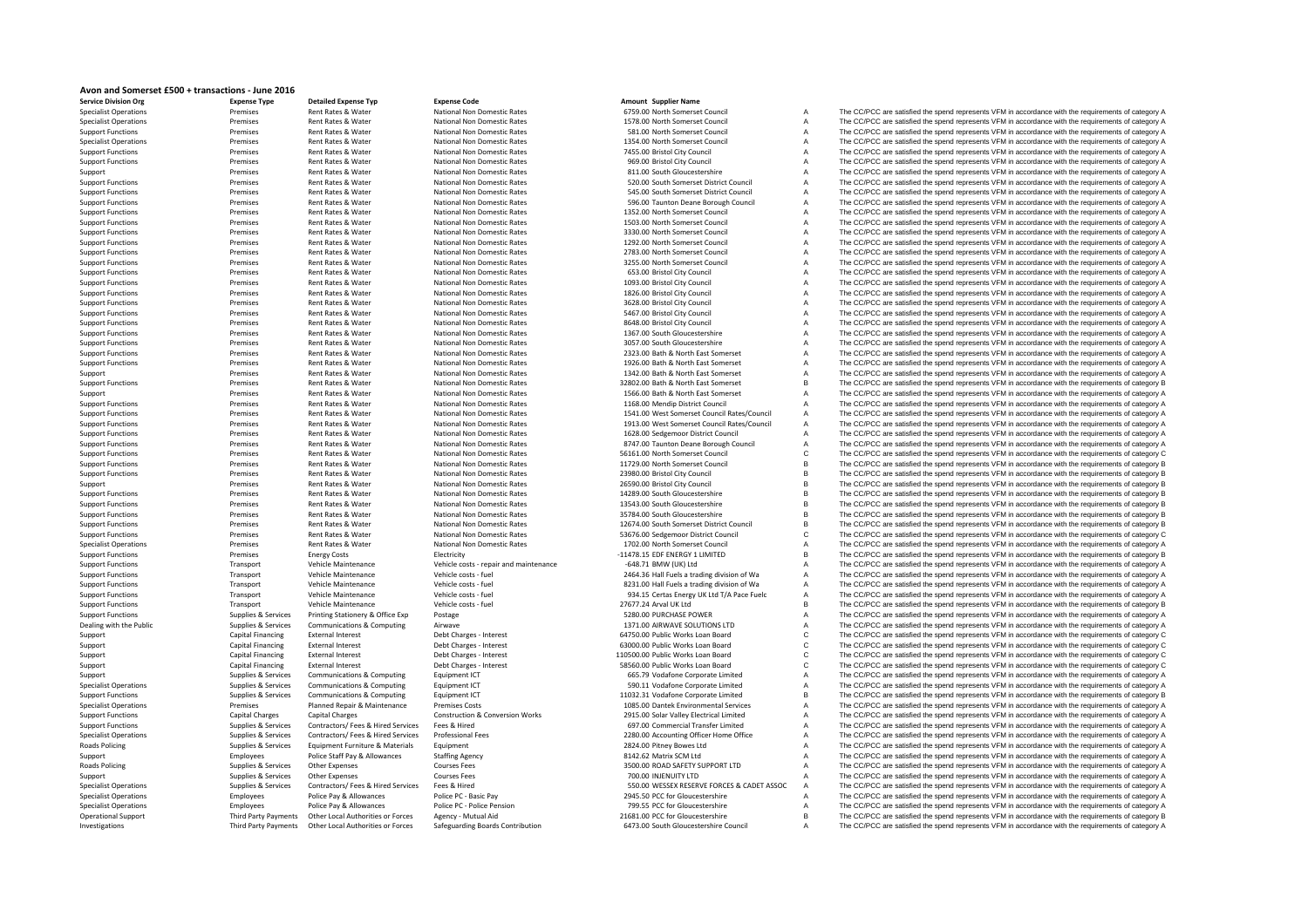PCC Third Party Payments Local Policing **Roads Policing Roads Policing** Local Policing PCC Third Party Payments PCC Third Party Payments

Support Functions Premises Rent Rates & Water Rents Rents Rents Rents 1093.00 Bristol City Council A The CC/PCC are satisfied the spend represents VFM in accordance with the requirements of category A Payments to Clients Grants - Voluntary Orgs 16215.00 Next Link B The CC/PCC are satisfied the spend represents VFM in accordance with the requirements of category B 15015.00 Next Link Schements of category B The CC/PCC are Support Functions Capital Charges Capital Charges Additions:Non Enhancing Fees 1500.00 Kendall Kingscott Ltd A The CC/PCC are satisfied the spend represents VFM in accordance with the requirements of category A Support Functions Capital Charges Capital Charges Construction & Conversion Works 4815.00 Romac Building Contractors Ltd A The CC/PCC are satisfied the spend represents VFM in accordance with the requirements of category A SUPS Functions Premises Energy Costs Clear Functions Electricity Support Functions Clear Control of the Support Functions Clear Functions Premises Energy Costs Energy Costs Electricity Functions Electricity Support of the Support Functions Premises Energy Costs Electricity Electricity Electricity Electricity 1602.22 British Gas Business (Electricity A The CC/PCC are satisfied the spend represents VFM in accordance with the requirements of c Support Functions Third Party Payments Contractors/ Fees & Hired Services Contractors/ Fees & Hired Services Contractors/ Fees and the spend represents VFM in accordance with the requirements of category B The COPC are sat Support Supplies & Services Equipment Furniture & Materials Equipment Operational 708.00 SIGMA SECURITY DEVICES LTD A The CC/PCC are satisfied the spend represents VFM in accordance with the requirements of category A<br>Supp Supplies & Services Equipment Furniture & Materials Equipment Operational 795.00 SIGMA SECURITY DEVICES LTD A The CC/PCC are satisfied the spend represents VFM in accordance with the requirements of category A Support Supp Supplet Supplet Supplet Services Equipment Funiture & Materials Equipment Repairs & Maintenance 590.00 South Gloucestershire Council A The CC/PCC are satisfied the spend represents VFM in accordance with the requirements o Investigative Support Supplies & Services Other Expenses Supplies & Services Supplies & Services Supplies & Services 6495.00 Systems Technology Consultants Ltd A The CC/PCC are satisfied the spend represents VFM in accorda Operational Support Supplies & Services Other Expenses Courses Fees Courses Fees 2495.00 Scottish Police Authority A The CC/PCC are satisfied the spend represents VFM in accordance with the requirements of category A Suppo Support Functions Premises Planned Repair & Maintenance Servicing Agreements 770.00 Bob Ritchie Ltd A The CC/PCC are satisfied the spend represents VFM in accordance with the requirements of category A Support Functions Su The CC/PCC are satisfied the spend represents VFM in accordance with the requirements of category A Support Functions Supplies & Services Printing Stationery & Office Exp Reprographics 2188.44 Specialist Computer Centres A The CC/PCC are satisfied the spend represents VFM in accordance with the requirements of category A Support Functions Supplies & Services Printing Stationery & Office Exp Reprographics Reprographics 10040.00 Specialist Computer Centres B The CC/PCC are satisfied the spend represents VFM in accordance with the requirement Supplies & Services Printing Stationery & Office Exp Reprographics 15000.00 Specialist Computer Centres B The CC/PCC are satisfied the spend represents VFM in accordance with the requirements of category B Support Functions Supplies & Services Printing Stationery & Office Exp Reprographics Reprographics 3000.00 Specialist Computer Centres B The CC/PCC are satisfied the spend represents VFM in accordance with the requirements The CC/PCC are satisfied the spend represents VFM in accordance with the requirements of category A Operational Support Supplies & Services Other Expenses Horses Forage Horses Forage 936.00 A The CC/PCC are satisfied the spend represents VFM in accordance with the requirements of category A Supplies & Services Other Expe Support Functions Supplies & Services Equipment Furniture & Materials Equipment Comment Comment Support Comment Comment Comment Comment Support Functions and the comment of category A The CC/PCC are satisfied the spend rep Support Premises Energy Costs Gas Gas Gas Costs Gas 1244.33 CORONA ENERGY RETAIL 4 LTD A The CC/PCC are satisfied the spend represents VFM in accordance with the requirements of category A<br>Gas Gas Gas Gas Gas Gas Corona EN Support Functions Premises Energy Costs Gas Gas Gas Gas CORONA ENERGY RETAIL 4 LTD A The CC/PCC are satisfied the spend represents VFM in accordance with the requirements of category A<br>Gas and the compare of the spend of t Support Functions Premises Energy Costs Energy Costs Electricity Electricity Electricity Electricity Electricity Electricity 754.44 British Gas Business (Electricity A The CC/PCC are satisfied the spend represents VFM in a FREE CC/PCC are satisfied the spend represents VFM in accordance with the requirements of category A<br>SCO ONE TIME VENDOR Operational Support Supplies & Services Other Expenses Dogs - Purchase Dogs Purchase Bogs Purchase 850.00 ONE TIME VENDOR A The CC/PCC are satisfied the spend represents VFM in accordance with the requirements of category Supplies & Supplies & Services Communications & Computing Equipment ICT Software 1000.00 Bottomline Technologies Limited A The CC/PCC are satisfied the spend represents VFM in accordance with the requirements of category A STL20 CASTROL (UK) LTD A The CC/PCC are satisfied the spend represents VFM in accordance with the requirements of category A<br>The CC/PCC are satisfied the spend represents VFM in accordance with the requirements of category Support Functions Transport Vehicle Maintenance Vehicle costs – tyres and tubes 1529.90 GOODYEAR DUNLOP TYRES UK LTD A The CC/PCC are satisfied the spend represents VFM in accordance with the requirements of category A Dec Operational Support Third Party Payments of Onter Local Authorities or Forces Contributions to Other Forces Mething to a many of the COMEN of the SCONG and the COPCC are satisfied the spend represents VFM in accordance wit Local Policing Supplies Apollons Supplies & Subsistence Subsistence Conference Conference America America Meeting Expenses 2051.93 Babcock Training Ltd A The CC/PCC are satisfied the spend represents VFM in accordance with Support Functions Capital Charges Capital Charges Capital Charges Capital Charges Capital Charges Capital Charges Capital Charges Capital Charges Capital Charges Capital Charges Additions:Non Enhancing Fees 13250.00 Kendal Support Functions Supplies & Supplies & Services Contractors/ Fees & Hired Services Fees & Hired 1150.00 Penna PLC A The CC/PCC are satisfied the spend represents VFM in accordance with the requirements of category A Suppo Contractors/ Fees & Hired Services Fees & Hired Serviced Contractors Contractors/ Fees & Hired Services Fees & Hired Services The CO/PCC are satisfied the spend represents VFM in accordance with the requirements of categor Supplies & Supplies & Supplies & Supplies & Cothing Uniforms & Laundry Cothing & Uniforms Body Armour<br>
Sunnaline & Contract Control Cumbing School of Sunnaline & Services Sunnaline & Services Sunnaline & Services Sunnaline Investigative Support Supplies & Services Other Expenses Supplies & Services Supplies & Services Supplies & Services Support Support Support Support Support Support Support Support Support Support Support Support Support S Supplies & Services Printing Stationery Supplies and Contract Contract Contract Area of Contract Contract Office Exp Stationery 1341.60 PCF PRINT MANAGEMENT LTD A The CC/PCC are satisfied the spend represents VFM in accord Poplies & Services Printing Stationery Supplies Stationery Stationery Stationery Stationery 670.80 PCF PRINT MANAGEMENT LTD A The CC/PCC are satisfied the spend represents VFM in accordance with the requirements of categor Support Functions Supplies & Services Equipment Furniture & Materials Equipment 1186.00 Deltawaite Ltd A The CC/PCC are satisfied the spend represents VFM in accordance with the requirements of category A Policing Supplies & Services Subsistence & Conference Subsistence 513.33 A The CC/PCC are satisfied the spend represents VFM in accordance with the requirements of category A Investigative Support Supplies & Services Other Expenses Supplies & Services Supplies & Services Supplies & Services Supplies & Services Supplies & Services Supplies & Services Supplies & Services Supplies & Services Suppl The CC/PCC are satisfied the spend represents VFM in accordance with the requirements of category A Support Functions Transport Vehicle Hire Hired Vehicle Costs Hired Vehicle Costs 1212.00 TOLLGATE HIRE LTD A The CC/PCC are satisfied the spend represents VFM in accordance with the requirements of category A Spenchicle Co Specialist Operations Supplies & Services Communications & Computing Telephone Calls 746.12 Vodafone Corporate Limited A The CC/PCC are satisfied the spend represents VFM in accordance with the requirements of category A T Other Local Authorities or Forces Contributions to Other Forces S82.68 PCC for Devon & Connuall A The CC/PCC are satisfied the spend represents VFM in accordance with the requirements of category A<br>Contractors/ Fees & Hire Investigations Supplies & Supplies & Services Contractors/ Fees & Hired Services Professional Fees Professional Fees 1920.00 Ian Simmons Opthalmics Ltd A The CC/PCC are satisfied the spend represents VFM in accordance with Support Functions Third Party Payments Other Local Authorities or Forces Contributions to Other Forces 2502.00 PCC for Hertfordshire A The CC/PCC are satisfied the spend represents VFM in accordance with the requirements o Support Functions Supplies & Services Communications & Computing Foultment ICT Repairs & Maintenance 2200.00 Recipero Ltd A The CC/PCC are satisfied the spend represents VFM in accordance with the requirements of category Investigative Support Support Support Support Support Support Supplies & Services Support Support Support Support Support Support Support Support Support Support Support Support Support Support Support Support Support Supp PCC PCC are satisfied the spend represents VFM in accordance with the requirements of category B<br>
Publications Supplies & Services Clothing Uniforms & Laundry Clothing & Uniforms - non-stock 560.00 TOYE KENNING & SPENCER ( A The CC/PCC are satisfied the spend represents VFM in accordance with the requirements of category A Support Functions Supplies Supplies & Supplies & Supplies Contractors/ Fees & Hired Services Professional Fees<br>
Pealine with the Public Contractors of Contractors of Contractors of Contractors and Contractors and Contracto 1598.40 Unify **Example 20 The CC/PCC** are satisfied the spend represents VFM in accordance with the requirements of category A Dealing with the Public Supplies & Supplies & Services Communications & Computing Equipment ICT Hardware Purch<br>
Support Functions A The CC/PCC are satisfied the spend represents VFM in accordance with the requirements of c Support Functions Supplies & Services Contractors/ Fees & Hired Services Fees & Hired Hired Hired 4669.20 PCC for Gloucestershire A The CC/PCC are satisfied the spend represents VFM in accordance with the requirements of c Supplies & Services Communications & Computing Equipment ICT Repairs & Maintenance 6848.19 ORACLE CORPORATION UK LTD A The CC/PCC are satisfied the spend represents VFM in accordance with the requirements of category A Support Supplies Supplies & Services Other Expenses Courses Fees Courses Fees Support The Institute of Licensing Ltd A The CC/PCC are satisfied the spend represents VFM in accordance with the requirements of category A Sup Support Functions Supplies & Supplies & Supplies & Communications & Computing Equipment ICT Computing Equipment ICT 1650.00 EE Limited A The CC/PCC are satisfied the spend represents VFM in accordance with the requirements Support Functions Support Functions Contractors/ Fees Attentions Support Functions Contractors/ Fees attentions A The CC/PCC are satisfied the spend represents VFM in accordance with the requirements of category A The CC/P Third Party Payments Other Local Authorities or Forces Safeguarding Boards Contribution 7342.00 South Gloucestershire Council A The CC/PCC are satisfied the spend represents VFM in accordance with the requirements of categ Payments to Clients Clients of Category B Crants - Voluntary Orgs Category B 16215.00 Next Link B The CC/PCC are satisfied the spend represents VFM in accordance with the requirements of category B 1400.00 RSM Risk Assuran The CC/PCC are satisfied the spend represents VFM in accordance with the requirements of category A Investigations Supplies & Supplies & Services Communications & Computing Equipment ICT Software 8400.00 Barrachd Ltd A The CC/PCC are satisfied the spend represents VFM in accordance with the requirements of category B<br>Sup Specialist Operations Supplies & Supplies & Services Communications & Computing Equipment ICT Software 16800.00 Barrachd Ltd B The CC/PCC are satisfied the spend represents VFM in accordance with the requirements of catego Support Functions Supplies & Services Communications & Computing Equipment ICT Software Equipment ICT Software 42000.00 Barrachd Ltd B The CC/PCC are satisfied the spend represents VFM in accordance with the requirements o Specialist Operations Employees Police Staff Pay & Allowances Police Staff - Basic Pay 13506.30 PCC for South Wales B The CC/PCC are satisfied the spend represents VFM in accordance with the requirements of category B Cate Support Functions Supplies & Services Catering Catering Catering Catering Catering Catering Catering Catering Catering Catering Catering Catering 664.00 Sodexo Limited A The CC/PCC are satisfied the spend represents VFM in Support Functions Supplies & Services Catering Catering Catering Catering Catering Catering Catering Catering 1237.49 Sodexo Limited A The CC/PCC are satisfied the spend represents VFM in accordance with the requirements o Support Functions Premises Planned Repair & Maintenance Planned Maint - Ext Wall Window or Door 2357.00 AVON ARMOUR LTD A The CC/PCC are satisfied the spend represents VFM in accordance with the requirements of category A Operational Support Supplies & Services Other Expenses Dogs - Equipment Dogs - Equipment 3000.00 Sherlocks of Chichester Ltd A The CC/PCC are satisfied the spend represents VFM in accordance with the requirements of catego Support Functions Supplies & Services Equipment Furniture & Materials Publications including books and the part of the SOLO HS/UK LTD A The CC/PCC are satisfied the spend represents VFM in accordance with the requirements Employees Police Pay & Allowances Police Chief Inspector - Basic Pay and ACP 309.50 PCC for Devon & Cornwall A The CC/PCC are satisfied the spend represents VFM in accordance with the requirements of category A<br>The CC/PCC Specialist Operations The COVIDC are advertised to the Employees Police Pay & Allowances Police Chief Inspector - Nat. Insurance 1097.64 PCC for Devon & Cornwall A The CC/PCC are satisfied the spend represents VFM in accor Specialist Operations Control of the Paul Allowance Police Paul & Allowance Police Chief Inspector - Police Chief Inspector - Police Pension 1120 34 PCC for Devon & Corpusall Control Chief Chief Chief Chief Assessment Rese Support Functions Premises Planned Repair & Maintenance Planned Maint - External works 2785.00 DRA Maintenance Ltd A The CC/PCC are satisfied the spend represents VFM in accordance with the requirements of category A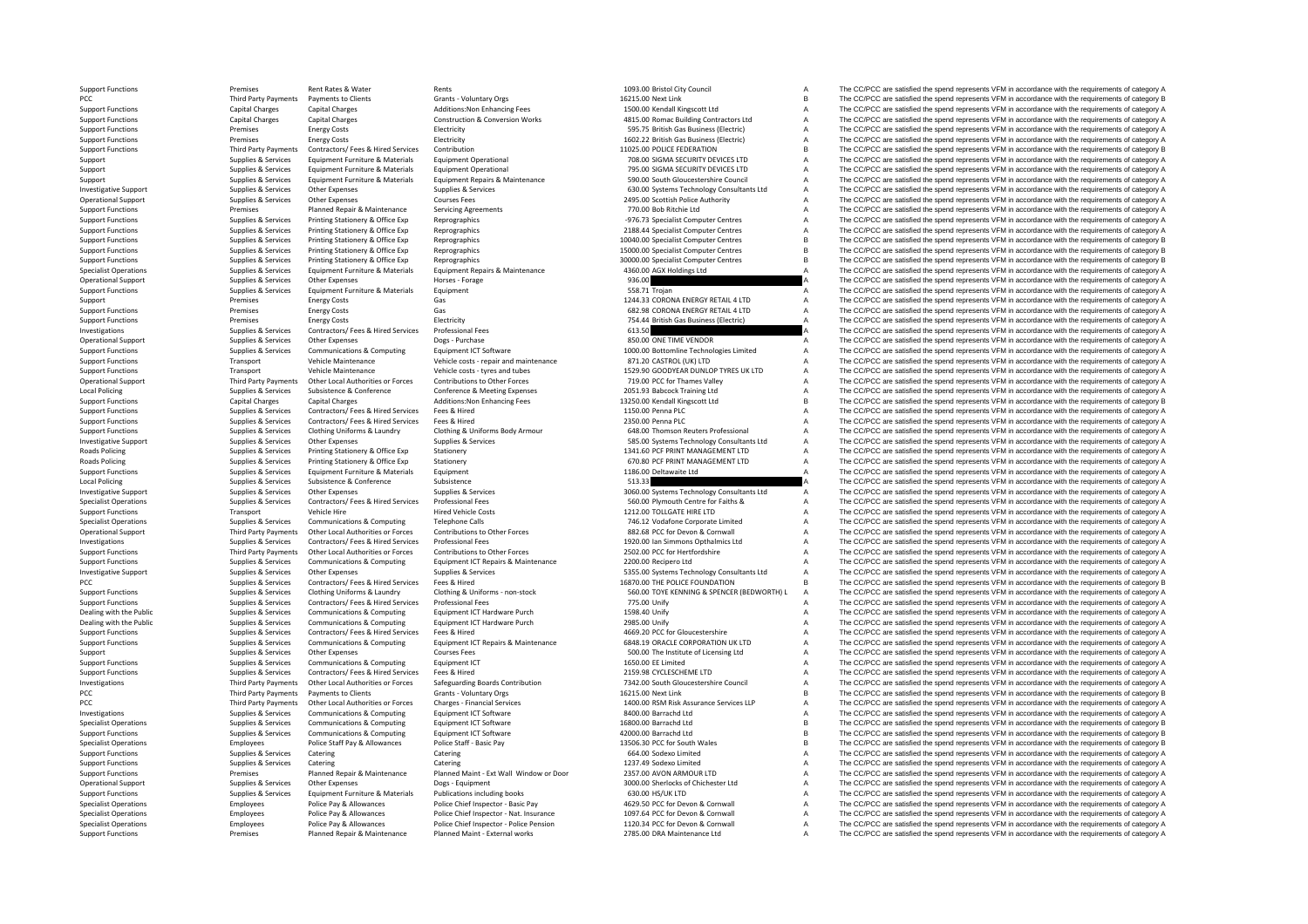Specialist Operations Supplies & Services Equipment Furniture & Materials Equipment Equipment Equipment Equipment Supplier Represents and the SCON Supplies and the spend represents VFM in accordance with the requirements o Specialist Operations Employees Police Pay & Allowances Police Pay and Devon Browner Corner and the pay and the pay a the CC/PCC are satisfied the spend represents VFM in accordance with the requirements of category A The Specialist Operations Employees Police Pay & Allowances Police PC ٬ National Insurance 679.44 PCC for Devon & Cornwall A The CC/PCC are satisfied the spend represents VFM in accordance with the requirements of category A T Specialist Operations Employees Police Pay & Allowances Police Per-Police Persion Police Pension Police Persion Police Persion 758.79 PCC for Devon & Cornwall A The CC/PCC are satisfied the spend represents VFM in accordan Supplies & Services Substence & Conference Conference Meeting Expenses CONSULTER CONSULTER SUBSTEMENT A The COPCC are satisfied the spend represents VFM in accordance with the requirements of category A<br>Transport Vehicle M Transport Vehicle Maintenance Vehicle costs - repair and maintenance 1358.38 City West Commercials Ltd A The CC/PCC are satisfied the spend represents VFM in accordance with the requirements of category A Support Functions Supplies & Services Equipment Furniture & Materials Loose Furniture 2008 Functions 1030.00 Senator International Ltd A The CC/PCC are satisfied the spend represents VFM in accordance with the requirements S31.41 City West Commercials Ltd **A** The CC/PCC are satisfied the spend represents VFM in accordance with the requirements of category A The CC/PCC are satisfied the spend represents VFM in accordance with the requirements Support Functions Transport Vehicle Maintenance Vehicle costs - repair and maintenance 671.99 City West Commercials Ltd A The CC/PCC are satisfied the spend represents VFM in accordance with the requirements of category A Specialist Operations Employees Indirect Employee Expenses Training - Course Fees 1500.00 AZTEC HOTEL AND SPA The CC/PCC are satisfied the spend represents VFM in accordance with the requirements of category A Support Functions Premises Planned Repair & Maintenance Servicing Agreements Premises Services Servicing Agreements 1192.00 Deaf Alerter Plc A The CC/PCC are satisfied the spend represents VFM in accordance with the requir Investigative Support Supplies & Services Other Expenses Supplies & Services Supplies & Services 675.00 Systems Technology Consultants Ltd A The CC/PCC are satisfied the spend represents VFM in accordance with the requirem Support Functions Transport Vehicle Maintenance Vehicle costs - tyres and tubes 521.16 GOODYEAR DUNLOP TYRES UK LTD A The CC/PCC are satisfied the spend represents VFM in accordance with the requirements of category A Supp Premises Rent Rates & Water Rents Rents Rents Rents Rents Rents Rents Rents Rents Rents Rents Rents Rents Rents Rent Rents Rents Rent Rents Rent Rents Rent Rents Rent Rents Rent Rents Rents Rent Rents Rents Rent Rents Rent Support Functions Capital Charges Capital Charges Capital Charges ICT Equipment Purchase 10725.00 Capita Secure Information Solutions B The CC/PCC are satisfied the spend represents VFM in accordance with the requirements Support Functions Transport Vehicle Maintenance Vehicle costs - repair and maintenance 532.70 TrustFirstParts A The CC/PCC are satisfied the spend represents VFM in accordance with the requirements of category A Support Fu Transport Vehicle Maintenance Vehicle costs ‐ repair and maintenance 579.65 TrustFirstParts A The CC/PCC are satisfied the spend represents VFM in accordance with the requirements of category A Support Employees Police Staff Pay & Allowances Staffing Agency Staffing Agency 10498.01 Matrix SCM Ltd B The CC/PCC are satisfied the spend represents VFM in accordance with the requirements of category B<br>Support Function Experiences Rent Rates & Water Mater Charge Landlords Service Charge 708.50 HARTNELL TAYLOR COOK CLIENT A/C A The CC/PCC are satisfied the spend represents VFM in accordance with the requirements of category A Support of t Supplies & Services Printing Stationery & Office Exp Reprographics Contract Stationary and Sales and Support Functions The CC/PCC are satisfied the spend represents VFM in accordance with the requirements of category B Support Functions Premises Rent Rates & Water Landlords Service Charge 6047.70 GVA Grimley Ltd Client A/C re A The CC/PCC are satisfied the spend represents VFM in accordance with the requirements of category A Support Functions Transport Vehicle Maintenance Vehicle costs - repair and maintenance 655.72 SCOT GROUP LTD A The CC/PCC are satisfied the spend represents VFM in accordance with the requirements of category A Supplies & Services Contractors/ Fees & Hired Services Fees & Hired Services Fees & Hired Contractors Fees & Hired Contractors Fees & Hired Manchester Vibrosofty Hospital And The CC/PCC are satisfied the spend represents V Support Functions Supplies Aservices Other Expenses Legal Costs & Services Support Support The CC/PCC are satisfied the spend represents VFM in accordance with the requirements of category A Declear the Support Functions o The CC/PCC are satisfied the spend represents VFM in accordance with the requirements of category C Support Functions Third Party Payments Other Agencies Contract Payment Contract Payment 782.65 Southwest One Unitary Charge A The CC/PCC are satisfied the spend represents VFM in accordance with the requirements of categor Supplies & Services Clothing Uniforms & Laundry Clothing & Uniforms - Issues 20593.52 PCC for Gloucestershire Burger and The CC/PCC are satisfied the spend represents VFM in accordance with the requirements of category B<br>S National Non Domestic Rates 578.00 Mendip District Council A The CC/PCC are satisfied the spend represents VFM in accordance with the requirements of category A<br>National Non Domestic Pates 578.00 Mendin District Council A Support Functions Premises Rent Rates & Water National Non Domestic Rates STRUM Mendip District Council A The CC/PCC are satisfied the spend represents VFM in accordance with the requirements of category A Support Function Support Functions Premises Energy Costs Energy Costs Electricity Electricity Electricity Electricity Electricity 11478.19 EDF ENERGY 1 LIMITED B The CC/PCC are satisfied the spend represents VFM in accordance with the requ Vehicle Costs - repair and maintenance 580.72 TrustFirstParts A The CC/PCC are satisfied the spend represents VFM in accordance with the requirements of category A Vehicle costs - repair and maintenance 500.93 TrustFirstPa Support Functions Transport Vehicle Maintenance Vehicle costs - repair and maintenance 500.93 TrustFirstParts A The CC/PCC are satisfied the spend represents VFM in accordance with the requirements of category A Support Functions and Transport Vehicle Maintenance Vehicle costs ‐ repair and maintenance 721.71 TrustFirstParts A The CC/PCC are satisfied the spend represents VFM in accordance with the requirements of category A Investigations Transport Vehicle Allowances Travel fares Travel fares and the S53.50 Click Travel Ltd A The CC/PCC are satisfied the spend represents VFM in accordance with the requirements of category A Support Functions Capital Charges Capital Charges Additions:Non Enhanc Cn&Wk B&I 519.04 Substitute Covery UK Ltd A The CC/PCC are satisfied the spend represents VFM in accordance with the requirements of category A Substit Specialist Operations Employees Police Staff Pay & Allowances Police Staff - Basic Pay 2183.36 HM PRISON SERVICE A The CC/PCC are satisfied the spend represents VFM in accordance with the requirements of category A service Cunnort Contract Police Capacase Delice Capacase Delice Capacase Delice Capacase Delice Capacase Delice Capacase Delice Capacase Delice Capacase Delice Capacase Delice Capacase Delice Capacase Delice Capacase Delice Capaca Specialist Operations Supplies & Supplies & Subsistence & Conference Conference & Meeting Expenses 1500.00 Inspire Women CIC A The CC/PCC are satisfied the spend represents VFM in accordance with the requirements of catego Premises Energy Costs Electricity Electricity 12485.96 ENERGY 1 LIMITED B The CC/PCC are satisfied the spend represents VFM in accordance with the requirements of category B<br>Premises Freezy Costs Flectricity Flectricity Fl Support Functions Premises Energy Costs Energy Costs Electricity Electricity Electricity Electricity and the properties Entergy Costs Electricity and Electricity and Electricity and Support Electricity and Support Electric Investigative Support Electrophenic Support Support Support Support Support Support Support Support Support Support Support Support Support Premises Contractors (Fees & Hired Services Forensic Science Services of Support F Support Functions Premises Rent Rates & Water Water Charges/Sewerages States Charges Functions 1977.76 Bristol Wessex Billing Service Ltd A The CC/PCC are satisfied the spend represents VFM in accordance with the requireme Support Functions Premises Energy Costs Gas Gas Gas Caroline and Content Content Content Content Content Content Content Content A The CC/PCC are satisfied the spend represents VFM in accordance with the requirements of ca Support Functions Premises Energy Costs Electricity Electricity Electricity Electricity and the spend of category A The CC/PCC are satisfied the spend represents VFM in accordance with the requirements of category A Suppor Energy Costs and The Companises Electricity Electricity Electricity Electricity 624.66 British Gas Business (Electric) A The CC/PCC are satisfied the spend represents VFM in accordance with the requirements of category A T Support Functions Transport Vehicle Maintenance Vehicle costs ‐ repair and maintenance 653.34 Carco Group Ltd A The CC/PCC are satisfied the spend represents VFM in accordance with the requirements of category A Support Fu Support Functions Transport Vehicle Maintenance Vehicle costs ‐ repair and maintenance 788.32 SJ Cook & Sons Ltd A The CC/PCC are satisfied the spend represents VFM in accordance with the requirements of category A Support Transport Vehicle Maintenance Vehicle costs - repair and maintenance 1179.65 SJ Cook & Sons Ltd A The CC/PCC are satisfied the spend represents VFM in accordance with the requirements of category A Support Supplies & Supplies & Services Contractors/ Fees & Hired Services Fees & Hired 10486.20 ZURICH INSURANCE COMPANY B The CC/PCC are satisfied the spend represents VFM in accordance with the requirements of category B Supplies & Services Contractors/ Fees & Hired Services Fees & Hired Services Fees & Hired 2703.53 Walker Fire UK Ltd A The CC/PCC are satisfied the spend represents VFM in accordance with the requirements of category A Sup Investigations Supplies & Services Other Expenses Courses Fees Courses Courses Courses Courses Courses Fees 1187.00 National Crime Agency A The CC/PCC are satisfied the spend represents VFM in accordance with the requireme Support Functions Premises Planned Repair & Maintenance Alterations - Health & Safety 1350.00 Virtua UK Ltd A The CC/PCC are satisfied the spend represents VFM in accordance with the requirements of category A Support Func Support Functions Premises Unplanned Repair & Maintenance Responsive Maint Internal Wall or Door 818.25 SECUREDOR SERVICES A The CC/PCC are satisfied the spend represents VFM in accordance with the requirements of category Investigative Support Support Support Support Support Support Support Support Support Support Support Support Support Support Support Support Contractors/ Fees & Hired Services Forensic Science Services And the requirement Support Functions Transport Vehicle Maintenance Vehicle costs - repair and maintenance 612.35 BMW (UK) Ltd A The CC/PCC are satisfied the spend represents VFM in accordance with the requirements of category A Support Suppo Support Supplies & Services Communications & Computing Equipment ICT 2615.55 BRITISH TELECOMMUNICATIONS PLC A The CC/PCC are satisfied the spend represents VFM in accordance with the requirements of category A Investigative Support Support Support Support Support Support Support Support Support Support Support Support Support Support Support Support Support Support Support Support Support Support Support Support Support Support Investigative Support Supplies & Services Contractors/ Fees & Hired Services Forensic Science Services 24689.75 ORCHID CELLMARK LTD B The CC/PCC are satisfied the spend represents VFM in accordance with the requirements of category B Forensic Science Services and the comparison of the STAD and the STAD and the SCPCC are satisfied the spend represents VFM in accordance with the requirements of category A<br>Planned Maint - Fyternal Painting of the STAD of Support Functions Premises Planned Repair & Maintenance Planned Maint - External Painting 1605.00 Virtua UK Ltd A The CC/PCC are satisfied the spend represents VFM in accordance with the requirements of category A Support Support Functions Transport Vehicle Maintenance Vehicle costs – tyres and tubes 944.00 GOODYEAR DUNLOP TYRES UK LTD A The CC/PCC are satisfied the spend represents VFM in accordance with the requirements of category A Supp The CC/PCC are satisfied the spend represents VFM in accordance with the requirements of category A Transport Vehicle Maintenance Vehicle Costs - repair and maintenance and the CONCY of The CC/PCC are satisfied the spend represents VFM in accordance with the requirements of category A<br>Third Party Payments Other Local Aut Third Party Payments Other Local Authorities or Forces Contributions to Other Forces and the Support and the COPCC are satisfied the spend represents VFM in accordance with the requirements of category A<br>
Onlies & Supplies Operational Support Courses Fees Courses Fees 3400.00 PCC for South Wales A The CC/PCC are satisfied the spend represents VFM in accordance with the requirements of category A The C. PCC are satisfied the spend represents Support Functions Premises Rent Rates & Water Water Water Charges/Sewerages 661.22 Bristol Wessex Billing Service Ltd A The CC/PCC are satisfied the spend represents VFM in accordance with the requirements of category A Support Functions Premises Planned Repair & Maintenance Repairs & Maint General 9649.43 Integral UK Ltd A The CC/PCC are satisfied the spend represents VFM in accordance with the requirements of category A Support Function Premises Planned Repair & Maintenance Servicing · Mechanical Plant 8068.87 Integral UK Ltd A The CC/PCC are satisfied the spend represents VFM in accordance with the requirements of category A Support Functions Premises Unplanned Repair & Maintenance Vandalism ‐ Forced Entry 3125.80 Boing Rapid Secure Ltd A The CC/PCC are satisfied the spend represents VFM in accordance with the requirements of category A Suppor Support Functions Employees Indirect Employee Expenses Reimbursements - Medical 1800.00 Sarum Occupational Health Ltd A The CC/PCC are satisfied the spend represents VFM in accordance with the requirements of category A Support Functions Employees Indirect Employee Expenses Reimbursements - Medical 1800.00 Sarum Occupational Health Ltd A The CC/PCC are satisfied the spend represents VFM in accordance with the requirements of category A Su Support Functions Employees Indirect Employee Expenses Reimbursements - Medical 1800.00 Sarum Occupational Health Ltd A The CC/PCC are satisfied the spend represents VFM in accordance with the requirements of category A Support Functions Employees Indirect Employee Expenses Reimbursements - Medical 1800.00 Sarum Occupational Health Ltd A The CC/PCC are satisfied the spend represents VFM in accordance with the requirements of category A Support Functions Employees Indirect Employee Expenses Reimbursements - Medical 1800.00 Sarum Occupational Health Ltd A The CC/PCC are satisfied the spend represents VFM in accordance with the requirements of category A Su Employees Indirect Employee Expenses Reimbursements - Medical 1800.00 Sarum Occupational Health Ltd A The CC/PCC are satisfied the spend represents VFM in accordance with the requirements of category A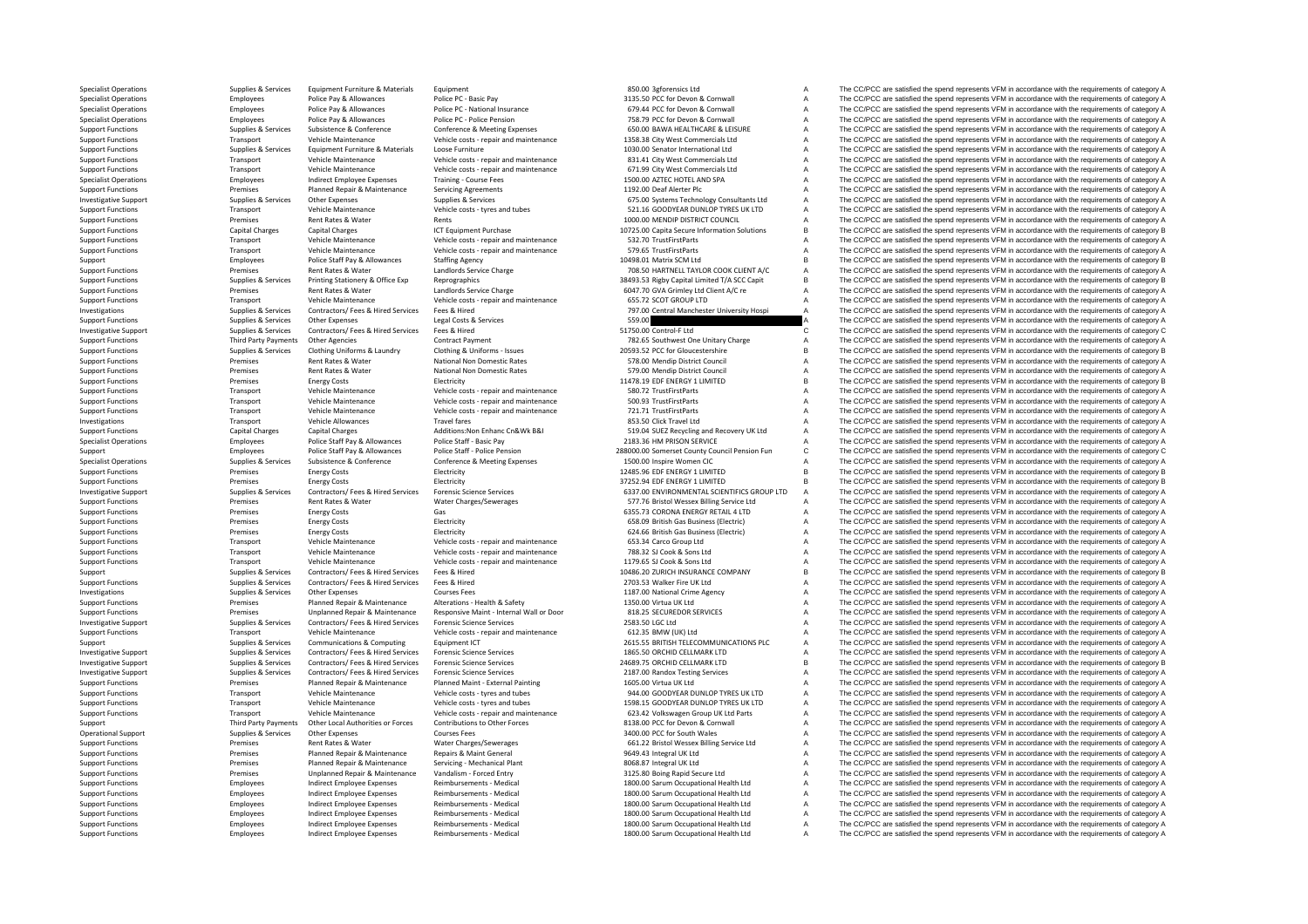Roads Policing Local Policing Criminal Justice**Roads Policing Roads Policing** 

Support Functions Supplies & Services Contractors/ Fees & Hired Services Fees & Hired Music Hired 4368.23 CYCLESCHEME LTD A The CC/PCC are satisfied the spend represents VFM in accordance with the requirements of category

Support Functions Employees Indirect Employee Expenses Reimbursements - Medical 1800.00 Sarum Occupational Health Ltd A The CC/PCC are satisfied the spend represents VFM in accordance with the requirements of category A Su Support Functions Employees Indirect Employee Expenses Reimbursements – Medical 1800.00 Sarum Occupational Health Ltd A The CC/PCC are satisfied the spend represents VFM in accordance with the requirements of category A Th Support Functions Employees Indirect Employee Reimbursements Medical 1800.00 Sarum Occupational Health Ltd A The CC/PCC are satisfied the spend represents VFM in accordance with the requirements of category A Support Functions Employees Indirect Employee Expenses Reimbursements - Medical 1800.00 Sarum Occupational Health Ltd A The CC/PCC are satisfied the spend represents VFM in accordance with the requirements of category A Su Support Functions Employee Expenses Reimbursements - Medical 1800.00 Sarum Occupational Health Ltd A The CC/PCC are satisfied the spend represents VFM in accordance with the requirements of category A Support A Support A S Support Functions Supplies & Services Communications & Computing Equipment ICT Software 6798.60 ONE TIME VENDOR A The CC/PCC are satisfied the spend represents VFM in accordance with the requirements of category A Support PCC PCC are satisfied the spend represents VFM in accordance with the requirements of category A Supplies & Supplies & Supplies & Supplies Communications & Computing Equipment ICT Penairs & Maintenance and an International 880.00 lken Business Ltd **A** The CC/PCC are satisfied the spend represents VFM in accordance with the requirements of category A<br>1200.00 lken Business Ltd **A** The CC/PCC are satisfied the spend represents VFM in accordance Supplies & Supplies & Services Communications & Computing Equipment ICT Repairs & Maintenance 1200.00 Iken Business Ltd The CCPCC are satisfied the spend represents VFM in accordance with the requirements of category A Sup Support Functions Supplies & Services Communications & Computing Equipment ICT Repairs & Maintenance 5564.00 Iken Business Ltd . The CCPCC are satisfied the spend represents VFM in accordance with the requirements of categ Support Functions Cleaning Cleaning & Domestic Supplies Cleaning Charges 23466.17 Sodexo Limited B The CC/PCC are satisfied the spend represents VFM in accordance with the requirements of category B Support Supplies & Services Other Expenses Legal Fees 3rd Party and Support Support Category A The CC/PCC are satisfied the spend represents VFM in accordance with the requirements of category A Roads Policing Marty Suppli Policing Supplies & Services Clothing Uniforms & Laundry Clothing & Uniforms - non-stock 540.00 MONSOON MARKETING LTD A The CC/PCC are satisfied the spend represents VFM in accordance with the requirements of category A Su A The CC/PCC are satisfied the spend represents VFM in accordance with the requirements of category A Support Functions Premises Planned Repair & Maintenance Repairs & Maint General 8269.67 Integral UK Ltd A The CC/PCC are satisfied the spend represents VFM in accordance with the requirements of category A Support Function Support Functions Premises Planned Repair & Maintenance Servicing - Mechanical Plant 6587.29 Integral UK Ltd A The CC/PCC are satisfied the spend represents VFM in accordance with the requirements of category A Policing Third Party Payments Payments to Clients Grants Voluntary Orgs 7027.00 South Gloucestershire Council A The CC/PCC are satisfied the spend represents VFM in accordance with the requirements of category A Support Functions Premises Planned Repair & Maintenance Planned Maint - External works 750.00 Dando Surveying Ltd A The CC/PCC are satisfied the spend represents VFM in accordance with the requirements of category A Suppor Support Functions Construction & Conversion Works Capital Charges Capital Charges Capital Charges Construction & Conversion Works 2078.00 AVON PARTITIONING SERVICES LTD A The CC/PCC are satisfied the spend represents VFM i Support Capital Charges Capital Charges Construction & Conversion Fees 3245.39 Kendall Kingscott Ltd A The CC/PCC are satisfied the spend represents VFM in accordance with the requirements of category A Support Supplies & Services Other Expenses Legal Fees 3rd Party Legal Fees 3rd Party 4440.00 A The CC/PCC are satisfied the spend represents VFM in accordance with the requirements of category A Support Functions Support F Support Functions Supplies & Services Equipment Furniture & Materials Equipment Equipment Equipment Equipment Computer CO/PCC are and the CC/PCC are satisfied the spend represents VFM in accordance with the requirements of Support Functions Premises Planned Repair & Maintenance Servicing Agreements 739.20 PHS Group Ltd A The CC/PCC are satisfied the spend represents VFM in accordance with the requirements of category A Support Functions Prem Support Functions Premises Planned Repair & Maintenance Servicing • Mechanical Plant 6587.29 Integral UK Ltd A The CC/PCC are satisfied the spend represents VFM in accordance with the requirements of category A Support Fun Support The CC/PCC are satisfied the spend represents VFM in accordance with the requirements of category A Support Premises Contractors/ Fees & Hired Services Waste Disposal – Premises Contractors/ Fees & Hired Services Waste Disposal – Premises 640.00 Labwaste Ltd A The CC/PCC are satisfied the spend represents VFM in accordan Support Functions Capital Charges Capital Charges Construction & Conversion Works 1022.25 Leighwood Consultants A The CC/PCC are satisfied the spend represents VFM in accordance with the requirements of category A Support Equipment Operational ST5.00 PRO‐TECT SAFETY SIGNS A The CC/PCC are satisfied the spend represents VFM in accordance with the requirements of category A<br>ICT Equipment Purchase and the spending services are satisfied the sp Support Functions Capital Charges Capital Charges Capital Charges Capital Charges ICT Equipment Purchase ICT Equipment Purchase 59536.92 SOUTHWEST ONE C The CC/PCC are satisfied the spend represents VFM in accordance with Support Functions Capital Charges Capital Charges Capital Charges ICT Equipment Purchase ICT Equipment Purchase 73208.88 SOUTHWEST ONE COME COME COME CONCLARGE The CC/PCC are satisfied the spend represents VFM in accordanc Supplies & Services Communications & Computing Equipment ICT Hardware Purch 2978.06 Specialist Computer Centres A The CC/PCC are satisfied the spend represents VFM in accordance with the requirements of category A<br>Supplies A The CC/PCC are satisfied the spend represents VFM in accordance with the requirements of category A Supplies & Supplies & Supplies Communications & Computing Equipment ICT Hardware Purch 678.16 Specialist Computer Centres A The CC/PCC are satisfied the spend represents VFM in accordance with the requirements of category Supplies & Services Communications & Computing Equipment ICT Hardware Purch 1081.64 Specialist Computer Centres A The CC/PCC are satisfied the spend represents VFM in accordance with the requirements of category A Support Functions Capital Charges Capital Charges Capital Charges Construction & Conversion Works 1390.00 Leighwood Consultants A The CC/PCC are satisfied the spend represents VFM in accordance with the requirements of cat Investigative Support Support Support Support Services Supplies Services Supplies & Services 675.00 Systems Technology Consultants Ltd A The CC/PCC are satisfied the spend represents VFM in accordance with the requirements Support Functions Supplies & Services Contractors/ Fees & Hired Services Fees & Hired Support Fees & Hired Support Fees & Hired Support Fees & Hired The CO/PCC are satisfied the spend represents VFM in accordance with the PCC PCC Supplies A Supplies & Services Printing Stationery & Office Exp Reprographics 600.00 Workhouse Creative Marketing A The CC/PCC are satisfied the spend represents VFM in accordance with the requirements of category Premises Cleaning & Domestic Supplies Cleaning Charges Cleaning Charges 913.95 Sodexo Limited A The CC/PCC are satisfied the spend represents VFM in accordance with the requirements of category A Support Functions Cleaning A Domestic Supplies Cleaning Charges 1062.97 Sodexo Limited A The CC/PCC are satisfied the spend represents VFM in accordance with the requirements of category A Support Functions Premises Cleaning & Domestic Supplies Cleaning Charges Cleaning Charges 2009.17 Sodexo Limited A The CC/PCC are satisfied the spend represents VFM in accordance with the requirements of category A Support Premises Cleaning & Domestic Supplies Cleaning Charges 695.25 Sodexo Limited A The CC/PCC are satisfied the spend represents VFM in accordance with the requirements of category A Support Functions Premises Cleaning & Domestic Supplies Cleaning Charges Cleaning Charges Cleaning Charges 662.05 Sodexo Limited A The CC/PCC are satisfied the spend represents VFM in accordance with the requirements of ca Support Functions Premises Cleaning & Domestic Supplies Cleaning Charges Cleaning Charges Cleaning Charges Cleaning Charges Cleaning Charges Cleaning Charges Cleaning Charges Cleaning Charges 70.71 Sodexo Limited A The CC/ Support Functions Premises Cleaning A The CC/PCC are satisfied the spend represents VFM in accordance with the requirements of category A The CC/PCC are satisfied the spend represents VFM in accordance with the requirement Support Functions Premises Cleaning & Domestic Supplies Cleaning Charges Cleaning Charges Cleaning Charges Cleaning Charges Cleaning Charges 1300.59 Sodexo Limited A The CC/PCC are satisfied the spend represents VFM in acc Support Functions Premises Cleaning & Domestic Supplies Cleaning Charges Cleaning Charges 777.94 Sodexo Limited A The CC/PCC are satisfied the spend represents VFM in accordance with the requirements of category A Support Premises Cleaning & Domestic Supplies Cleaning Charges Cleaning Charges 540.13 Sodexo Limited A The CC/PCC are satisfied the spend represents VFM in accordance with the requirements of category A Support Functions Premises Cleaning & Domestic Supplies Cleaning Charges Cleaning Charges Cleaning Charges 1677.70 Sodexo Limited A The CC/PCC are satisfied the spend represents VFM in accordance with the requirements of c Cleaning & Domestic Supplies Cleaning Charges Cleaning Charges Support Functions 2023.43 Sodexo Limited a The CC/PCC are satisfied the spend represents VFM in accordance with the requirements of category A Cleaning Charges Support Functions Premises Cleaning & Domestic Supplies Cleaning Charges Cleaning Charges Supplies Cleaning Charges 506.71 Sodexo Limited A The CC/PCC are satisfied the spend represents VFM in accordance with the requireme Support Functions Premises Cleaning & Domestic Supplies Cleaning Charges Cleaning Charges Cleaning Charges 2424.68 Sodexo Limited A The CC/PCC are satisfied the spend represents VFM in accordance with the requirements of c Specialist Operations Premises Cleaning & Domestic Supplies Cleaning Charges Cleaning Charges 598.34 Sodexo Limited A The CC/PCC are satisfied the spend represents VFM in accordance with the requirements of category A Arrangements Supplies & Services Contractors/ Fees & Hired Services Fees & Hired Fees Mired Contractors/ Fees & Hired Services Fees & Hired Services Fees & Hired Services Fees & Hired Services Professional Fees Supplies CO Support Functions Supplies & Supplies & Supplies & Contractors/ Fees & Hired Services Professional Fees Professional Fees 800.00 Cenius Within CIC Manus A The CC/PCC are satisfied the spend represents VFM in accordance wit Specialist Operations Supplies & Services Subsistence & Conference Conference & Meeting Expenses 598.00 PCC for Durham A The CC/PCC are satisfied the spend represents VFM in accordance with the requirements of category A Specialist Operations Supplies & Supplies & Subsistence & Conference Conference Ameeting Expenses 598.00 PCC for Durham A The CC/PCC are satisfied the spend represents VFM in accordance with the requirements of category A Specialist Operations Supplies & Services Subsistence & Conference Conference & Meeting Expenses 598.00 PCC for Durham A The CC/PCC are satisfied the spend represents VFM in accordance with the requirements of category A S Premises Planned Repair & Maintenance Lifts Support Functions Category A The CC/PCC are satisfied the spend represents VFM in accordance with the requirements of category A Policing Supplies & Services Printing Stationery & Office Exp Stationery 669.25 Pitney Bowes Ltd A The CC/PCC are satisfied the spend represents VFM in accordance with the requirements of category A Policing Supplies & Services Printing Stationery & Office Exp Stationery Stationery 2679.52 Pitney Bowes Ltd A The CC/PCC are satisfied the spend represents VFM in accordance with the requirements of category A Support Pre Premises Planned Repair & Maintenance Security Support Category A 1487.00 AVON ARMOUR LTD A The CC/PCC are satisfied the spend represents VFM in accordance with the requirements of category A Supplies & Subscriptions Subscriptions Subscriptions Subscriptions Subscriptions Subscriptions Subscriptions Subscriptions and the CO/PCC are satisfied the spend represents VFM in accordance with the requirements of catego Support Supplies & Subscriptions Subscriptions Subscriptions Subscriptions and the CONSTRIPTION CONSTRIPTION CONSTRIPTION CONSTRIPTION A The CC/PCC are satisfied the spend represents VFM in accordance with the requirements Operational Support Support Support Support Support Support Support Support Support Support Support Support Support Support The CC/PCC are satisfied the spend represents VFM in accordance with the requirements of category Operational Support Support Support Support Support Support Support Support Support Support Support Support Support Support Support Support Support Support Support Support Support Support Support Support Support Support Su Support Capital Charges Capital Charges Additions:Non Enhanc Cn&Wk B&I 3347.56 SOUTH WEST HIGHWAYS LTD A The CC/PCC are satisfied the spend represents VFM in accordance with the requirements of category A Support Supplies & Services Grants & Subscriptions Subscriptions Subscriptions Subscriptions Subscriptions Subscriptions 3051.77 Marsh Ltd A The CC/PCC are satisfied the spend represents VFM in accordance with the requirem Supplies & Subscriptions Subscriptions Subscriptions 248510.25 Marsh Ltd C The CC/PCC are satisfied the spend represents VFM in accordance with the requirements of category C<br>Subscriptions Subscriptions Subscriptions Subsc Support Supplies & Services Grants & Subscriptions Subscriptions Subscriptions Subscriptions Subscriptions Subscriptions Subscriptions Subscriptions Subscriptions Subscriptions Subscriptions Subscriptions Subscriptions Sub Supplies Subscriptions Subscriptions Subscriptions Subscriptions Subscriptions Subscriptions Subscriptions and the metal of the COMENALLY C The CC/PCC are satisfied the spend represents VFM in accordance with the requireme Support Supplies & Subscriptions Subscriptions Subscriptions Subscriptions and the Subscriptions Subscriptions Subscriptions Subscriptions and the category C The CC/PCC are satisfied the spend represents VFM in accordance Support Capital Charges Capital Charges Vehicle Conversions Vehicle Conversions 3570.00 SJN Installations Ltd T/A Signals A The CC/PCC are satisfied the spend represents VFM in accordance with the requirements of category Support Functions Premises Energy Costs Gas Gas Gas Costs Gas Hired Costs Gas 1719.86 CORONA ENERGY RETAIL 4 LTD A The CC/PCC are satisfied the spend represents VFM in accordance with the requirements of category A Support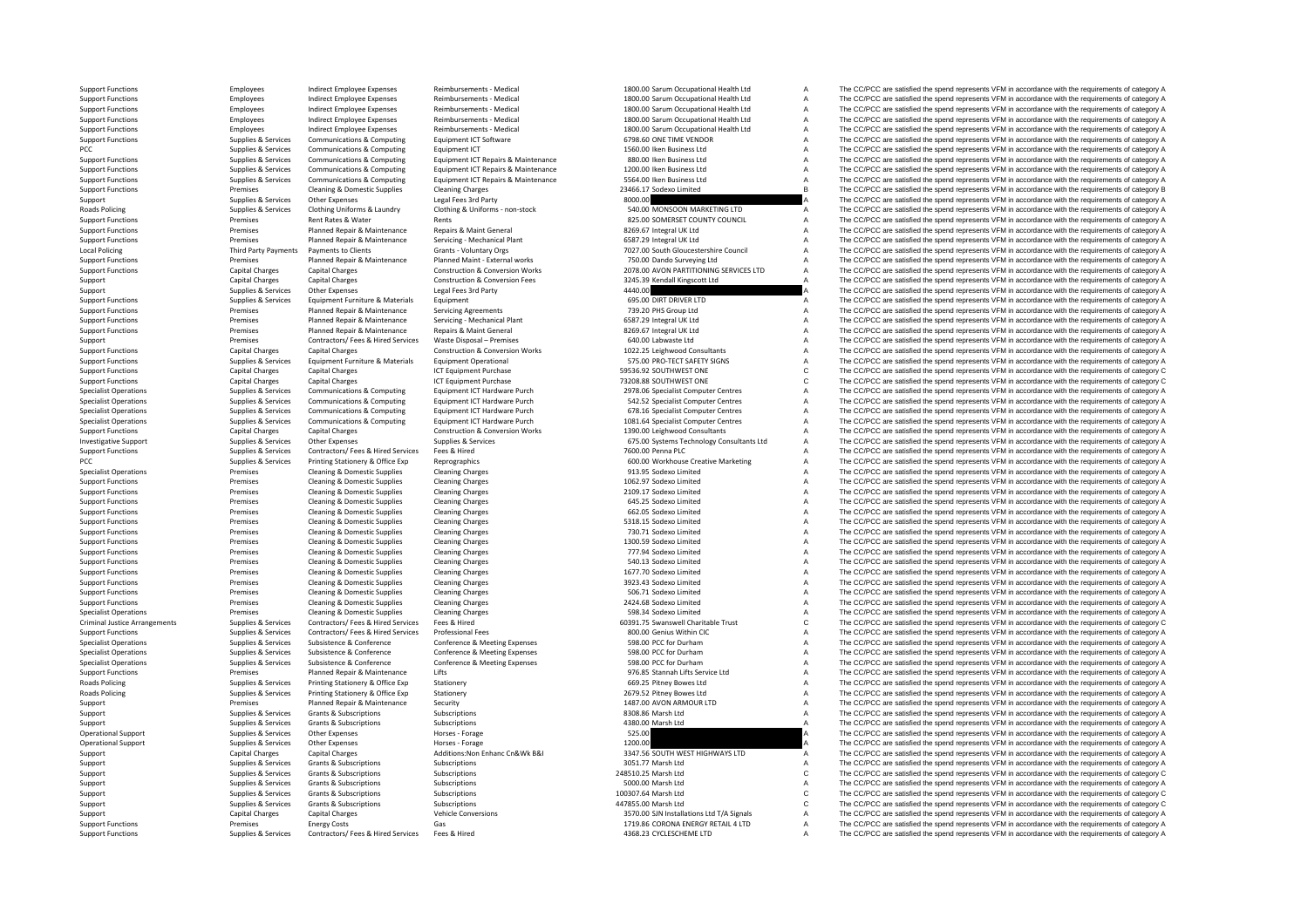**Roads Policing** Roads Policing Criminal Justice**Roads Policing** Criminal JusticeCriminal Justice**Local Policing** Criminal JusticeCriminal JusticeCriminal Justice**Roads Policing** 61% Support / 39% Dealing with the Publi

Third Party Payments Other Agencies Contract Payment Contract Payment Schedule and the SCO/PCC are satisfied the spend represents VFM in accordance with the requirements of category A The CC/PCC are satisfied the spend rep

Support Functions Transport Vehicle Maintenance Vehicle costs - repair and maintenance 771.23 TAUNTON FORD A The CC/PCC are satisfied the spend represents VFM in accordance with the requirements of category A Reads Policin Printing Stationery & Office Exp Postage Category A Service Supplies A Service Printing Stationery A Democratic Exp Printing Stationery A The CC/PCC are satisfied the spend represents VFM in accordance with the requirement Policing Supplies & Services Printing Stationery & Office Exp Postage Principal Postage Printing Stationery & Office Exp Postage Principal Policing Supplies & Services Printing Stationery A Computer of Category A Supplies Support Functions Supplies & Services Other Expenses Legal Costs & Supplies Legal Costs Corvices Legal Costs & Supplies 2500.00 A The CC/PCC are satisfied the spend represents VFM in accordance with the requirements of cat Opplies & Services Other Expenses Vet Fees & Supplies Vet Fees & Supplies Vet Fees & Supplies Veterinary Hospital A The CC/PCC are satisfied the spend represents VFM in accordance with the requirements of category A Suppli Support Functions Supplies & Services Communications & Computing Equipment ICT Repairs & Maintenance 1250.00 ISOXFORD A The CC/PCC are satisfied the spend represents VFM in accordance with the requirements of category A Support Supplies & Services Other Expenses Courses Fees Courses Courses Courses Courses Courses Courses Courses Courses Courses Courses Fees 7175.00 College of Policing A The CC/PCC are satisfied the spend represents VFM i The CC/PCC are satisfied the spend represents VFM in accordance with the requirements of category B Investigative Support Supplies & Services Other Expenses Publicity & Promotions Publicity & Promotions 2299.00 Bauer Corporate Services A The CC/PCC are satisfied the spend represents VFM in accordance with the requirement Support Functions Transport Vehicle Workshops/Maintenance Vehicle Materials 985.50 SAFETY KLEEN UK LTD A The CC/PCC are satisfied the spend represents VFM in accordance with the requirements of category A The CC/PCC are sa Support Functions Transport Vehicle Maintenance Vehicle costs repair and maintenance 709.50 Darwin Diesels Ltd A The CC/PCC are satisfied the spend represents VFM in accordance with the requirements of category A Transport Vehicle Maintenance Vehicle Costs - repair and maintenance 3006.20 Travelers Insurance Company Ltd A The CC/PCC are satisfied the spend represents VFM in accordance with the requirements of category A<br>Support Cap Support Capital Charges Capital Charges Additions:Non Enhanc Cn&Wk B&I 9875.00 Solar Valley Electrical Limited A The CC/PCC are satisfied the spend represents VFM in accordance with the requirements of category A Support F Support Functions Support Functions Support Functions Supplies A The CC/PCC are satisfied the spend represents VFM in accordance with the requirements of category A The CC/PCC are satisfied the spend represents VFM in acco Support Functions Support Functions Premises Energy Costs Energy Costs Electricity Electricity Electricity Electricity and the Support Energy Costs Electricity Electricity and Support ENERGY 1 LIMITED A The CC/PCC are sati Support Functions Premises Energy Costs Electricity Electricity Electricity Support Functions and the spend represents VFM in accordance with the requirements of category A Support Functions Premises Rent Rates & Water Water Water Charges/Sewerages Sexuerages 599.03 Bristol Wessex Billing Service Ltd A The CC/PCC are satisfied the spend represents VFM in accordance with the requirements of ca Support Functions Premises Rent Rates & Water Water Water Charges/Sewerages 2846.45 Bristol Wessex Billing Service Ltd A The CC/PCC are satisfied the spend represents VFM in accordance with the requirements of category A<br>S Energy Costs Electricity Contains The COLOGN British Gas Business (Electric) A The CC/PCC are satisfied the spend represents VFM in accordance with the requirements of category A<br>2000.09 British Gas Business Electricity Co Specialist Operations Employees Police Pay & Allowances Compensatory Grant – Sergeant 1133.64 PCC for Devon & Cornwall A The CC/PCC are satisfied the spend represents VFM in accordance with the requirements of category A S Specialist Operations Employees Police Pay & Allowances Police Sergeant - Basic Pay 3523.75 PCC for Devon & Cornwall A The CC/PCC are satisfied the spend represents VFM in accordance with the requirements of category A Specialist Operations Content of the condensive provide Pay & Allowances Police Sergeant - National Insurance 1280.88 PCC for Devon & Cornwall Content A The CC/PCC are satisfied the spend represents VFM in accordance with Specialist Operations Employees Police Pay & Allowances Police Sergeant - Police Pension 852.75 PCC for Devon & Cornwall A The CC/PCC are satisfied the spend represents VFM in accordance with the requirements of category C Support Supplies & Services Other Expenses Donations Donations Donations 100000.00 Avon & Somerset Police Community Tr C The CC/PCC are satisfied the spend represents VFM in accordance with the requirements of category C<br>I The CC/PCC are satisfied the spend represents VFM in accordance with the requirements of category A Investigative Support Equipment Support Equipment Furniture & Materials Equipment Repairs & Materiance Materiance 743.00 Artic Filtration Ltd Artic The CC/PCC are satisfied the spend represents VFM in accordance with the r Criminal Justice Arrangements Supplies & Services Contractors/ Fees Hired Services Professional Fees Microsofter Supplies Contractors/ Fees Professional Fees Microsoft Contractors and the custody (Health) Ltd CCPCC are sat Equipment Furniture & Materials Equipment **Functions Constant Constant Constant Constant Constant Constant Constant Constant Constant Constant Constant Constant Constant Constant Constant Constant Constant Constant Constan** Support Functions Supplies Services Equipment Functions & Materials Equipment 18000.00 Northrop Grumman UK Limited B The CC/PCC are satisfied the spend represents VFM in accordance with the requirements of category B Support Functions Supplies & Services Contractors/ Fees & Hired Services Professional Fees 630.00 Kendall Kingscott Ltd A The CC/PCC are satisfied the spend represents VFM in accordance with the requirements of category A Support Functions Supplies & Services Contractors/ Fees & Hired Services Professional Fees Microsoft Professional Fees 820.00 Kendall Kingscott Ltd A The CC/PCC are satisfied the spend represents VFM in accordance with the Premises Rent Rates & Water Mater Landlords Service Charge 6047.70 GVA Grimley Ltd Client A/C re A The CC/PCC are satisfied the spend represents VFM in accordance with the requirements of category A Specialist Operations Specialist Operations Rents Rents Rents Rents Rents Rents Rents Rents Rents Rents Rents Concerned A The CC/PCC are satisfied the spend represents VFM in accordance with the requirements of category A Support Functions Premises Planned Repair & Maintenance Alterations to Buildings 2136.56 AVON ROAD MARK LTD A The CC/PCC are satisfied the spend represents VFM in accordance with the requirements of category A Operational Support Supplies & Services Other Expenses Courses Fees Courses Courses Courses Courses Courses Courses Courses Courses Courses Courses Courses Courses Courses Courses Courses Courses Courses Courses Category A Support Functions Supplies & Services Catering Catering Catering Catering Catering Catering Catering Catering Catering Catering Catering Catering Catering Catering Catering Catering Catering Catering Catering Catering Cate Poplies & Services Equipment Furniture & Materials Equipment Equipment and the Supplies and the CC/PCC are satisfied the spend represents VFM in accordance with the requirements of category A Supplies & Services Printing S Dealing with the Public Supplies & Supplies & Services Printing Stationery & Office Exp Postage Postage Finance 1CT Software 666.77 NEOPOST FINANCE LIMITED A The CC/PCC are satisfied the spend represents VFM in accordance Support Supplies & Services Communications & Computing Equipment ICT Software 2895.77 Kardex Systems (UK) Ltd A The CC/PCC are satisfied the spend represents VFM in accordance with the requirements of category A Support Fu Support Functions Premises Unplanned Repair & Maintenance Asbestos - General 2208.24 CW DUKE & SONS LTD A The CC/PCC are satisfied the spend represents VFM in accordance with the requirements of category A Support Function Support Supplies & Services Other Expenses Legal Fees 3rd Party Legal Party and the spend that the spend the spend represents VFM in accordance with the requirements of category A Support Support Party Police Staff Pay & A Support Employees Police Staff Pay & Allowances Staffing Agency 6734.87 Matrix SCM Ltd A The CC/PCC are satisfied the spend represents VFM in accordance with the requirements of category A Arrangements Payments to Clients Grants - Voluntary Orgs 1000.00 WEB LABS LTD A The CC/PCC are satisfied the spend represents VFM in accordance with the requirements of category A<br>Sunnlies & Services Contractors/ Fees Hire PCC PCC are satisfied the spend of the contractors/ Fees & Hired Services Professional Fees 3300.00 Barnett Waddingham LLP A The CC/PCC are satisfied the spend represents VFM in accordance with the requirements of category Transport Vehicle Maintenance Vehicle costs - licences 1468.00 Corporate Support HQ Imprest A The CC/PCC are satisfied the spend represents VFM in accordance with the requirements of category A Support Support A Support A Specialist Operations Supplies & Supplies & Services Contractors/ Fees & Hired Services Fees & Hired Transferences Fees & Hired The CO/PCC are satisfied the spend represents VFM in accordance with the requirements of categ Support Functions Supplies & Services Contractors/ Fees & Hired Services Fees & Hired Services Fees & Hired 825.00 College of Policing A The CC/PCC are satisfied the spend represents VFM in accordance with the requirements Transport Vehicle Maintenance Vehicle costs - repair and maintenance 505.80 City West Commercials Ltd A The CC/PCC are satisfied the spend represents VFM in accordance with the requirements of category A Support Functions Supplies & Supplies & Services Communications & Computing Equipment ICT Repairs & Maintenance 782.50 782.50 A The CC/PCC are satisfied the spend represents VFM in accordance with the requirements of categ Support Functions Supplies & Services Contractors/ Fees & Hired Services Professional Fees 1606.00 FCO Services 1606.00 FCO Services A The CC/PCC are satisfied the spend represents VFM in accordance with the requirements o The CC/PCC are satisfied the spend represents VFM in accordance with the requirements of category A Transport Vehicle Allowances Travel fares Travel fares 1300.00 First Bristol Limited A The CC/PCC are satisfied the spend represents VFM in accordance with the requirements of category A Supporter the spend represents VFM Support Supplies & Services Other Expenses Legal Costs & Services Legal Costs & Services Legal Costs & Services Legal Costs & Services 2001 A The CC/PCC are satisfied the spend represents VFM in accordance with the require Support Functions Supplies & Services Subsistence & Conference Conference & Meeting Expenses 564.25 BRIDGWATER COLLEGE A The CC/PCC are satisfied the spend represents VFM in accordance with the requirements of category A S Support Capital Charges Capital Charges ICT Equipment Purchase 9500.00 Clever Spaces Ltd A The CC/PCC are satisfied the spend represents VFM in accordance with the requirements of category A Third Party Payments Payments to Clients Grants - Voluntary Orgs 42446.00 SOMERSET COUNTY COUNCIL B The CC/PCC are satisfied the spend represents VFM in accordance with the requirements of category B Supplies & Services Clothing Uniforms & Laundry Laundry Laundry Cleaning Manual Manual Compand Exeter NHS Foundati A The CC/PCC are satisfied the spend represents VFM in accordance with the requirements of category A Crimi Criminal Justice Arrangements Supplies & Services Clothing Uniforms & Laundry Laundry & Dry Cleaning Supplement<br>
Supplies & Supplies & Services Clothing Uniforms & Laundry Laundry & Dry Cleaning Supplies Arrangement of cat The CC/PCC are satisfied the spend represents VFM in accordance with the requirements of category A Support Functions Supplies Supplies & Services Other Expenses Legal Costs Corrices Legal Costs & Services Legal Costs & Support Functions Category A The CC/PCC are satisfied the spend represents VFM in accordance with the Criminal Justice Arrangements Supplies & Services Clothing Uniforms & Laundry Laundry & Dry Cleaning and the Supplies & Supplies & Services Clothing Uniforms & Laundry Laundry & Dry Cleaning and the Supplies Arrangements o The CC/PCC are satisfied the spend represents VFM in accordance with the requirements of category A Investigative Support Support Support Support Support Support Support Support Support Support Support Support<br>Transport Vehicle Maintenance Vehicle Costs - repair and maintenance 2827.52 SLOok & Sons Ltd A The CC/PCC are s Support Functions Transport Vehicle Maintenance Vehicle costs ‐ repair and maintenance 2827.52 SJ Cook & Sons Ltd A The CC/PCC are satisfied the spend represents VFM in accordance with the requirements of category A Suppor Vehicle costs - repair and maintenance 2395.76 SJ Cook & Sons Ltd A The CC/PCC are satisfied the spend represents VFM in accordance with the requirements of category A The CC/PCC are satisfied the spend represents VFM in a Support Support Support Support Other Expenses Legal Fees 3rd Party 626.74 626.74 A The CC/PCC are satisfied the spend represents VFM in accordance with the requirements of category A Support Supplies & Services Other Expenses Payment of Claims - 3rd Party 1425.00 1425.00 A The CC/PCC are satisfied the spend represents VFM in accordance with the requirements of category A Support Functions Premises Rent Rates & Water Rents Rents Rents Rents Rents 3057.50 BATH & NORTH EAST SOMERSET COUNCIL A The CC/PCC are satisfied the spend represents VFM in accordance with the requirements of category A Supplies & Services Clothing Uniforms & Laundry Laundry & Dry Cleaning Clarica and States and Exeter NHS Foundati A The CC/PCC are satisfied the spend represents VFM in accordance with the requirements of category A Transport Vehicle Workshops/Maintenance Vehicle recovery 500.00 ONE TIME VENDOR A The CC/PCC are satisfied the spend represents VFM in accordance with the requirements of category A Support Functions Supplies & Services Other Expenses Courses Fees Courses Courses Courses Courses Courses Courses Courses Courses Courses Courses Courses Courses Courses Courses Courses Courses Courses Courses Courses Cour Support Functions Supplies & Services Other Expenses Courses Fees Courses Courses Courses Courses Courses Courses Courses Courses Courses Courses Courses Courses Courses Courses Courses Courses Additions: Non Enhancing Fee Support Functions Capital Charges Capital Charges Additions:Non Enhancing Fees 1100.00 BUCKLEY-LEWIS PARTNERSHIP LTD A The CC/PCC are satisfied the spend represents VFM in accordance with the requirements of category A Operational Support Support Support Support Equipment Equipment 1345.00 ALPHA GRAPHICS A The CC/PCC are satisfied the spend represents VFM in accordance with the requirements of category A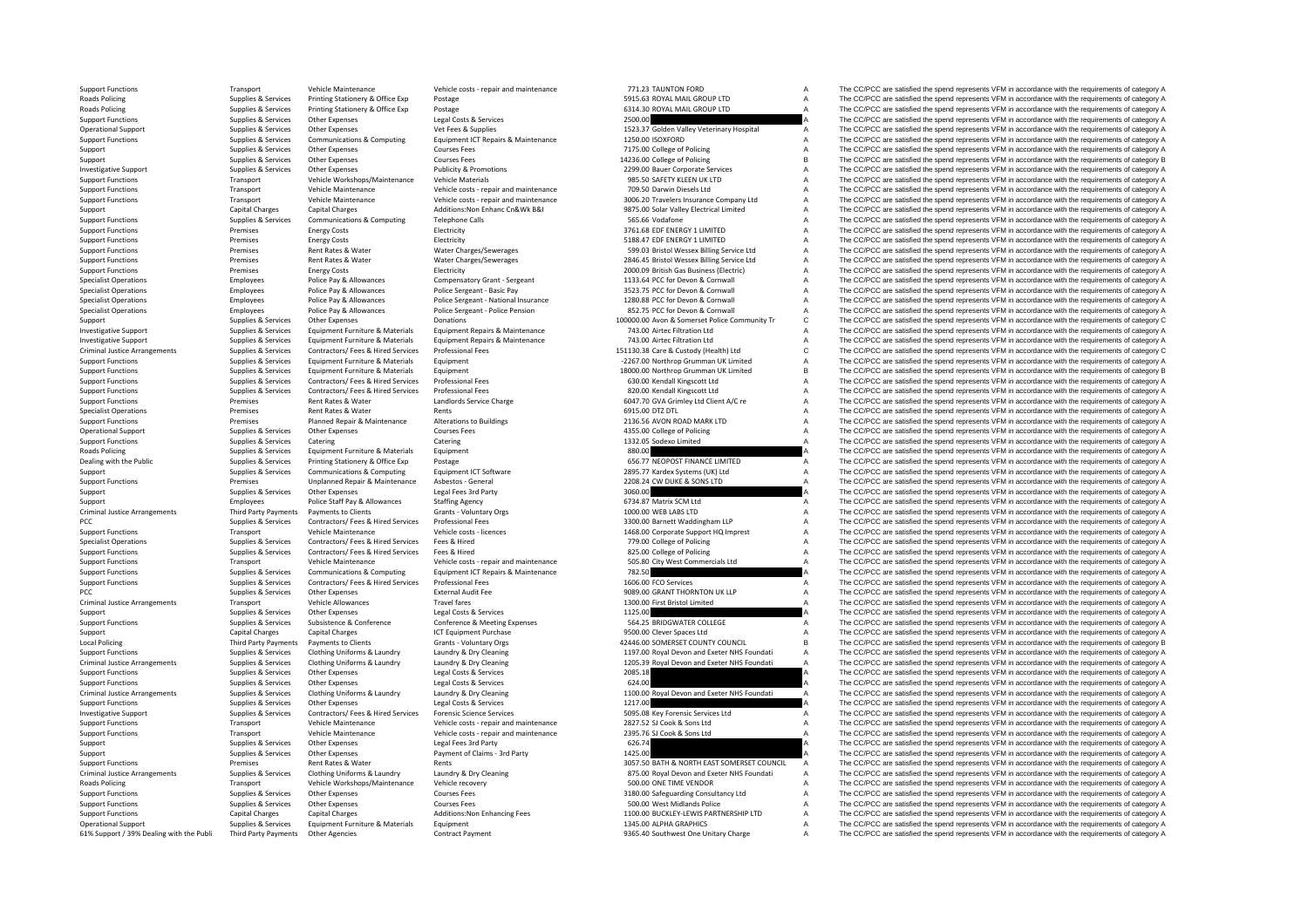**Roads Policing** 

Support Functions Transport Vehicle Maintenance Vehicle costs – tyres and tubes 1146.00 GOODYEAR DUNLOP TYRES UK LTD A The CC/PCC are satisfied the spend represents VFM in accordance with the requirements of category A

Investigations Supplies & Services Medical Fees Rehabilitation and Rehabilitation 600.00 The Canalside (Somerset Solutions) A The CC/PCC are satisfied the spend represents VFM in accordance with the requirements of categor Operational Support Support Supplies & Services Equipment Furniture & Materials Equipment Operational Support Support Support Support Support Support Support Support Support Support Support Support Support Support Support Support Functions Premises Rent Rates & Water Rents Rents Rents 2937.50 Rotolok Trustees of Rotolok A The CC/PCC are satisfied the spend represents VFM in accordance with the requirements of category A Decreminal Support F Operational Support Supplies & Services Other Expenses Horses Farrier Costs Forces Farrier Costs Farrier Costs 625.10 A HALL A The CC/PCC are satisfied the spend represents VFM in accordance with the requirements of catego Support Functions Premises Energy Costs and Electricity Electricity Costs Electricity 718.19 British Gas Business (Electric) A The CC/PCC are satisfied the spend represents VFM in accordance with the requirements of catego Support Functions Premises Energy Costs Electricity Electricity Electricity 1881.41 British Gas Business (Electricity A The CC/PCC are satisfied the spend represents VFM in accordance with the requirements of category A Support Functions Premises Energy Costs Electricity Electricity Electricity Electricity and the spend of the COPCC are satisfied the spend represents VFM in accordance with the requirements of category A Support Functions Support Functions Premises Electricity Communications A The CC/PCC are satisfied the spend represents VFM in accordance with the requirements of category A The CC/PCC are satisfied the spend represents VFM in accordance wi Specialist Operations Premises Premises Energy Costs Electricity Electricity Electricity Electricity and the spend process and the spend represents VFM in accordance with the requirements of category A The CC/PCC are satis Specialist Operations Supplies & Services Contractors/ Fees & Hired Services Professional Fees – 958.57 Serco A The CC/PCC are satisfied the spend represents VFM in accordance with the requirements of category A Specialist Operations Supplies & Services Contractors/ Fees Builes Representations and Fees and The CC/PCC are satisfied the sercolated with the requirements of category A The CC/PCC are satisfied the services with the req Support Functions Premises Planned Repair & Maintenance Repairs & Maint General 540.00 Really Wild Adventures A The CC/PCC are satisfied the spend represents VFM in accordance with the requirements of category A Investigat Example are the controller of the controller of the controller of the controller of the controller of the controller of the controller of the controller of the controller of the controller of the controller of the controll A The CC/PCC are satisfied the spend represents VEM in accordance with the requirements of category A Investigative Support Support Support Support Support Support Support Support Support Support Support Support Support Support Support Support Support Support Support Support Support Support Support Support Support Support Support Charges Rent Rates & Water Water Charges/Sewerages 722.47 Bristol Wessex Billing Service Ltd A The CC/PCC are satisfied the spend represents VFM in accordance with the requirements of category A Support Functions P Premises Energy Costs Gas Gas Content Content Content Content A The CC/PCC are satisfied the spend represents VFM in accordance with the requirements of category A Support Functions Premises Energy Costs Energy Costs Electricity Electricity Electricity Electricity Electricity Electricity and the Support A The CC/PCC are satisfied the spend represents VFM in accordance with the requir Investigative Support Support Support Supporter Support Supporter Support Support Support Support Support Support Support Support Support Support Support Support Support Support Support Support Support Support Support Supp Example of the COPCC are satisfied the spend represents UFM in accordance with the requirements of category A<br>
Supplies & Services Contractors/ Fees & Hired Services Forensic Science Services and a many and the recognition Policing Supplies & Services Printing Stationery & Office Exp Postage Printing Stationery & Office Exp Postage<br>
Support Functions Support Functions and the requirements of category A Support Experiment Content of Category<br> Support Functions Premises Rent Rates & Water Manual Manual Landlords Service Charge 2016 2016 2015.50 Workman LLP A The CC/PCC are satisfied the spend represents VFM in accordance with the requirements of category A Cours Investigative Support Support Supplies & Services Other Expenses Courses Fees Courses Fees Courses Fees and the CONCO are satisfied the spend represents VFM in accordance with the requirements of category A Courses Courses Investigative Support Support Support Support Support Support Support Support Support Support Support Support Support Support Support Support Support Support Support Support Support Support Category A The CC/PCC are satisf The CC/PCC are satisfied the spend represents VFM in accordance with the requirements of category A Support Transport Central Central Central Central Central Central Travel fares Travel fares Travel fares Travel fares Travel fares Fraudrichy & Promotions 614.80 614.80 A The CC/PCC are satisfied the spend represents VFM i Operational Support Supplies & Services Other Expenses Publicity & Promotions Publicity & Promotions 8750.00 Giftfinder & Co A The CC/PCC are satisfied the spend represents VFM in accordance with the requirements of catego Support Functions Support Functions Support Functions Support Functions 2000 Mary Newton Forensic Consulting A The CC/PCC are satisfied the spend represents VFM in accordance with the requirements of category A The CC/PCC Specialist Operations Supplies & Supplies & Services Communications & Computing Equipment ICT Software For a COMPUT 1280.00 CC Computing 1280.00 CC Computing and the CC/PCC are satisfied the spend represents VFM in accorda Specialist Operations Employees Police Staff Pay & Allowances Police Staff - Basic Pay Police Staff - Basic Pay<br>  $\frac{2635.00 \text{ PCC}}{12304.75 \text{ PCC}}$  Profect Pay and The CC/PCC are satisfied the spend represents VFM in accord Specialist Operations Employees Police Pay & Allowances Police PC · Basic Pay Police PC · Basic Pay Police PC · Basic Pay Police PC · Basic Pay 12304.75 PCC for Gloucestershire B The CC/PCC are satisfied the spend represen Employees Police Pay & Allowances Police PC - National Insurance 1584.87 PCC for Gloucestershire A The CC/PCC are satisfied the spend represents VFM in accordance with the requirements of category A Specialist Operations Specialist Operations Police Overtime Police PC overtime Police PC overtime 1983.32 PCC for Gloucestershire A The CC/PCC are satisfied the spend represents VFM in accordance with the requirements of c Specialist Operations Employees Police Pay & Allowances Police Pc - Police Pension 2977.47 PCC for Gloucestershire A The CC/PCC are satisfied the spend represents VFM in accordance with the requirements of category A Specialist Operations Employees Police Pay & Allowances Police Sergeant - Basic Pay Police Sergeant - Basic Pay<br>
Police Pay Allowances Police Sergeant - Police Sergeant - Police Sergeant - Police Persion a sergeant and a T Specialist Operations Police Sergeant - Police Pension 828.36 PCC for Gloucestershire A The CC/PCC are satisfied the spend represents VFM in accordance with the requirements of category A The CC/PCC are satisfied the spend Specialist Operations Employees Police Staff Pay & Allowances Police Staff - Basic Pay 2635.00 PCC for Gloucestershire A The CC/PCC are satisfied the spend represents VFM in accordance with the requirements of category A Specialist Operations Specialist Operations Followers Police Staff Overtime Police Staff - Overtime Police Staff - Overtime Police Staff - Overtime Police Staff - Overtime 1049.89 PCC for Gloucestershire A The CC/PCC are s Employees Police Pay & Allowances Police Chief Inspector - Basic Pay 4629.50 PCC for Gloucestershire A The CC/PCC are satisfied the spend represents VFM in accordance with the requirements of category A Specialist Operations Contractors and Employees Police Pay & Allowances Police Chief Inspector - Nat. Insurance 582.27 PCC for Gloucestershire A The CC/PCC are satisfied the spend represents VFM in accordance with the requ Specialist Operations Specifical engloyees and Police Pay & Allowances Police Chief Inspector - Police Chief Inspector - Police Chief Inspector - Police Pay & Allowances Police Pay Police Pay Police Pay Police Pay Police P The CC/PCC are satisfied the spend represents VFM in accordance with the requirements of category A Specialist Operations Employees Police Pay & Allowances Police PC · National Insurance 755.20 PCC for Gloucestershire A The CC/PCC are satisfied the spend represents VFM in accordance with the requirements of category A Sp Specialist Operations Employees Police Pay & Allowances Police PC • Police Pension Police Pension 758.79 PCC for Gloucestershire A The CC/PCC are satisfied the spend represents VFM in accordance with the requirements of ca Specialist Operations Employees Allowances Police Pay Allowances Police Inspector Pay 4293.75 PCC for Gloucestershire A The CC/PCC are satisfied the spend represents VFM in accordance with the requirements of category A Th Specialist Operations Employees Police Pay & Allowances Police Inspector - Police Pension Police Inspector - Police Pension 1026.98 PCC for Gloucestershire A The CC/PCC are satisfied the spend represents VFM in accordance Operational Support Supplies & Supplies Content Support Support Support Support Support Support Support Support Support Support Support Support Support Support Support Support Support Support Support Support Support Suppor Operational Support Supplies & Services Other Expenses Vet Fees & Supplies Vet Fees & Supplies 2000.00 B & W Equine Group Ltd A The CC/PCC are satisfied the spend represents VFM in accordance with the requirements of categ Support Functions Transport Vehicle Maintenance Vehicle Costs - fuel 26672.29 Arval UK Ltd B The CC/PCC are satisfied the spend represents VFM in accordance with the requirements of category B Investigative Support Support Supplies & Services Equipment Furniture & Materials Equipment Operational experiment and the COMPUTERS LTD A The CC/PCC are satisfied the spend represents VFM in accordance with the requirements of category A<br>Capital Charg Support Functions Capital Charges Capital Charges Capital Charges Other Plant & Equipment 2499.00 Sodexo Limited A The CC/PCC are satisfied the spend represents VFM in accordance with the requirements of category A Support Functions Premises Rent Rates & Water Mandlords Service Charge Carge 650.00 Cattrell Associates Limited A The CC/PCC are satisfied the spend represents VFM in accordance with the requirements of category A Support Support Functions Premises Rent Rates & Water Rents 8250.00 Cattrell Associates Limited A The CC/PCC are satisfied the spend represents VFM in accordance with the requirements of category A Support Functions Supplies & Services Other Expenses Courses Fees Courses Courses Courses Courses Courses Courses Courses Courses and The CC/PCC are satisfied the spend represents VFM in accordance with the requirements of Support Functions Supplies & Services Printing Stationery & Office Exp Postage 770.52 PURCHASE POWER 770.52 PURCHASE POWER A The CC/PCC are satisfied the spend represents VFM in accordance with the requirements of category Printing Stationery & Office Exp Postage 2020 PURCHASE POWER 2020.00 PURCHASE POWER A The CC/PCC are satisfied the spend represents VFM in accordance with the requirements of category A Support Functions Supplies Supplies & Services Printing Stationery & Office Exp Postage 537.60 Pitney Bowes Ltd Stategory A The CC/PCC are satisfied the spend represents VFM in accordance with the requirements of category Dealing with the Public Supplies & Supplies & Services Communications & Computing Airwave Airwave Airwave 88784.26 AIRWAVE SOLUTIONS LTD C The CC/PCC are satisfied the spend represents VFM in accordance with the requiremen Transport Vehicle Maintenance Vehicle costs - fuel 29427.55 Arval UK Ltd B The CC/PCC are satisfied the spend represents VFM in accordance with the requirements of category B Support Functions Supplies & Services Printing Stationery & Office Exp Postage Printing Stationery & Office Exp Postage 3000.00 Neopost Ltd A The CC/PCC are satisfied the spend represents VFM in accordance with the require Support Functions Transport Vehicle Maintenance Vehicle Costs - fuel 29613.74 Arval UK Ltd B The CC/PCC are satisfied the spend represents VFM in accordance with the requirements of category B<br>Support Functions and Democra The CC/PCC are satisfied the spend represents VFM in accordance with the requirements of category A Specialist Operations Employees Police Pay & Allowances Police Inspector - Basic Pay Police Inspector - Basic Pay<br>A Specialist Operations Specialist Operations Police Inspector Antional Insurance A SEX.19 PCC for Wiltshire Specialist Operations Employees Police Pay & Allowances Police Inspector - National Insurance 552.19 PCC for Wiltshire A The CC/PCC are satisfied the spend represents VFM in accordance with the requirements of category A S Specialist Operations Employees Police Pay & Allowances Police Inspector - Police Inspector - Police Inspector - Police Inspector - Police Pension 1054.52 PCC for Wiltshire A The CC/PCC are satisfied the spend represents V Employees Police Pay & Allowances Police PC · Basic Pay 3144.04 PCC for Wiltshire 3144.04 PCC for Wiltshire A The CC/PCC are satisfied the spend represents VFM in accordance with the requirements of category A Specialist Operations Employees Police Pay & Allowances Police Pc - Police Pension Police Pc - Police Pension Police Pc - Police Pc - Police Pc - Police Pc - Police Pc - Police Pc - Police Pc - Police Pc - Police Pc - Poli Specialist Operations Employees Police Pay & Allowances Police Inspector - Basic Pay 424.00 PCC for Wiltshire A The CC/PCC are satisfied the spend represents VFM in accordance with the requirements of category A Specialist Operations Employees Police Pay & Allowances Police Inspector - Police Pension 1027.05 PCC for Wiltshire A The CC/PCC are satisfied the spend represents VFM in accordance with the requirements of category A Specialist Operations Employees Police Pay & Allowances Police PC - Basic Pay 323.74 PCC for Wiltshire A The CC/PCC are satisfied the spend represents VFM in accordance with the requirements of category A Specialist Operations Employees Police Pay & Allowances Police PC • Police PC • Police Pension Police Pension Police Pension 743.79 PCC for Wiltshire A The CC/PCC are satisfied the spend represents VFM in accordance with t Employees Police Staff Pay & Allowances Police Staff - Basic Pay 2231.04 PCC for Wiltshire A The CC/PCC are satisfied the spend represents VFM in accordance with the requirements of category A Specialist Operations Employees Police Staff Pay & Allowances Police Staff - Basic Pay 2507.00 PCC for Wiltshire A The CC/PCC are satisfied the spend represents VFM in accordance with the requirements of category A Support Functions Support Rent Rates Rent Rates & Water Water Charges/Sewerages 3344.80 Bristol Wessex Billing Service Ltd A The CC/PCC are satisfied the spend represents VFM in accordance with the requirements of category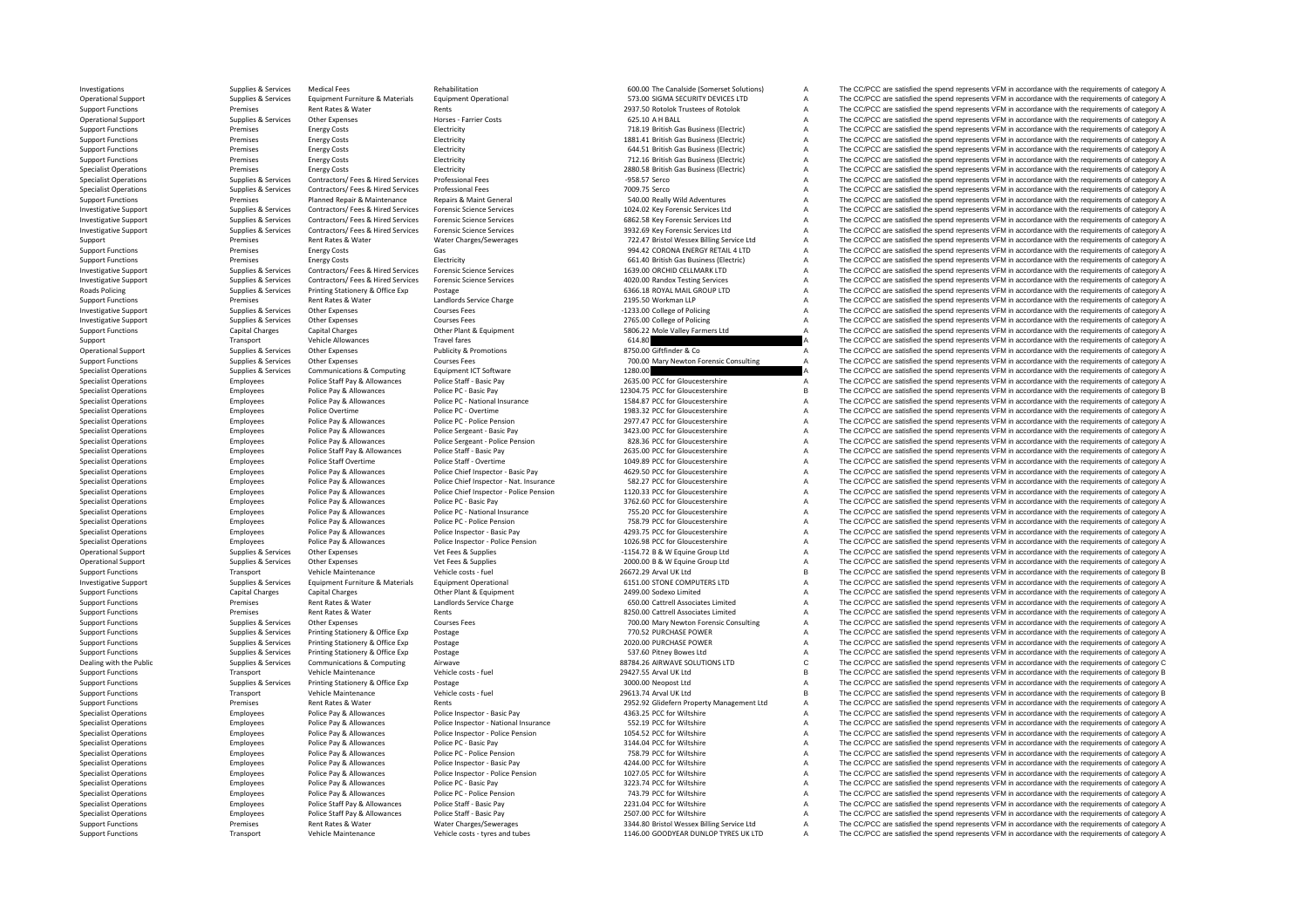**Roads Policing** PCC ThirdLocal Policing **Roads Policing** 61% Support / 39% Dealing with the Publi

| Premises                    | <b>Energy Costs</b>                | Gas                                    | 643.76 CORONA ENERGY RETAIL 4 LTD           | A | The CC/PCC are satisfied the spend represents VFM in accordance with the requirements of category A |
|-----------------------------|------------------------------------|----------------------------------------|---------------------------------------------|---|-----------------------------------------------------------------------------------------------------|
| Premises                    | <b>Energy Costs</b>                | Gas                                    | 575.80 CORONA ENERGY RETAIL 4 LTD           | Α | The CC/PCC are satisfied the spend represents VFM in accordance with the requirements of category A |
|                             |                                    |                                        |                                             |   |                                                                                                     |
| Premises                    | <b>Energy Costs</b>                | Gas                                    | 4316.41 CORONA ENERGY RETAIL 4 LTD          | Α | The CC/PCC are satisfied the spend represents VFM in accordance with the requirements of category A |
| Premises                    | <b>Energy Costs</b>                | Electricity                            | 533.12 British Gas Business (Electric)      | A | The CC/PCC are satisfied the spend represents VFM in accordance with the requirements of category A |
| Premises                    | <b>Energy Costs</b>                | Electricity                            | 3425.76 British Gas Business (Electric)     | A | The CC/PCC are satisfied the spend represents VFM in accordance with the requirements of category A |
| Premises                    | <b>Energy Costs</b>                | Electricity                            | 2953.02 British Gas Business (Electric)     | A | The CC/PCC are satisfied the spend represents VFM in accordance with the requirements of category A |
|                             |                                    |                                        |                                             |   |                                                                                                     |
| Premises                    | <b>Energy Costs</b>                | Electricity                            | 6036.44 British Gas Business (Electric)     | A | The CC/PCC are satisfied the spend represents VFM in accordance with the requirements of category A |
| Transport                   | Vehicle Maintenance                | Vehicle costs - repair and maintenance | 668.97 TrustFirstParts                      | A | The CC/PCC are satisfied the spend represents VFM in accordance with the requirements of category A |
| Transport                   | Vehicle Maintenance                | Vehicle costs - repair and maintenance | 692.37 TrustFirstParts                      | A | The CC/PCC are satisfied the spend represents VFM in accordance with the requirements of category A |
|                             |                                    |                                        |                                             |   |                                                                                                     |
| Transport                   | Vehicle Maintenance                | Vehicle costs - repair and maintenance | 593.59 TrustFirstParts                      | A | The CC/PCC are satisfied the spend represents VFM in accordance with the requirements of category A |
| Supplies & Services         | Other Expenses                     | Legal Costs & Services                 | 5640.18                                     |   | The CC/PCC are satisfied the spend represents VFM in accordance with the requirements of category A |
| Supplies & Services         | <b>Other Expenses</b>              | Legal Costs & Services                 | 1140.00                                     |   | The CC/PCC are satisfied the spend represents VFM in accordance with the requirements of category A |
|                             |                                    |                                        |                                             |   |                                                                                                     |
| <b>Capital Charges</b>      | <b>Capital Charges</b>             | Additions: Non Enhancing Fees          | 1780.80 Services Design Solution Ltd        | Α | The CC/PCC are satisfied the spend represents VFM in accordance with the requirements of category A |
| Supplies & Services         | Subsistence & Conference           | Conference & Meeting Expenses          | 750.00 Penny Brohn UK Ltd                   | A | The CC/PCC are satisfied the spend represents VFM in accordance with the requirements of category A |
| Transport                   | Vehicle Maintenance                | Vehicle costs - repair and maintenance | 1127.45 TrustFirstParts                     | A | The CC/PCC are satisfied the spend represents VFM in accordance with the requirements of category A |
| Supplies & Services         | Printing Stationery & Office Exp   | Postage                                | 5447.40 ROYAL MAIL GROUP LTD                | A | The CC/PCC are satisfied the spend represents VFM in accordance with the requirements of category A |
|                             |                                    |                                        |                                             |   |                                                                                                     |
| <b>Third Party Payments</b> | <b>Payments to Clients</b>         | Grants - Voluntary Orgs                | 24747.75 Victim Support                     | B | The CC/PCC are satisfied the spend represents VFM in accordance with the requirements of category B |
| Supplies & Services         | Communications & Computing         | Equipment ICT Repairs & Maintenance    | 4189.07 ORACLE CORPORATION UK LTD           | A | The CC/PCC are satisfied the spend represents VFM in accordance with the requirements of category A |
| Supplies & Services         | Communications & Computing         | Equipment ICT Repairs & Maintenance    | 26391.16 ORACLE CORPORATION UK LTD          | B | The CC/PCC are satisfied the spend represents VFM in accordance with the requirements of category B |
|                             |                                    |                                        |                                             |   | The CC/PCC are satisfied the spend represents VFM in accordance with the requirements of category A |
| Supplies & Services         | Other Expenses                     | Legal Costs & Services                 | 1250.00                                     |   |                                                                                                     |
| Supplies & Services         | Communications & Computing         | Equipment ICT Hardware Purch           | 1019.70 Specialist Computer Centres         | A | The CC/PCC are satisfied the spend represents VFM in accordance with the requirements of category A |
| Transport                   | Vehicle Hire                       | <b>Hired Vehicle Costs</b>             | 2557.50 COUNTY CARS                         | A | The CC/PCC are satisfied the spend represents VFM in accordance with the requirements of category A |
| Supplies & Services         | Equipment Furniture & Materials    | Equipment                              | 4000.00 Wireless CCTV Limited               | A | The CC/PCC are satisfied the spend represents VFM in accordance with the requirements of category A |
|                             |                                    |                                        |                                             |   |                                                                                                     |
| Third Party Payments        | Other Local Authorities or Forces  | Agency Payments - OLAs                 | 62149.74 Peninsula Pensions                 | Ċ | The CC/PCC are satisfied the spend represents VFM in accordance with the requirements of category C |
| Supplies & Services         | Contractors/ Fees & Hired Services | <b>Professional Fees</b>               | 1102.00 STC Clevedon Limited                | A | The CC/PCC are satisfied the spend represents VFM in accordance with the requirements of category A |
| Premises                    | Planned Repair & Maintenance       | Planned Maint - Mechanical Plant       | 1387.00 Quanta Controls Ltd                 | A | The CC/PCC are satisfied the spend represents VFM in accordance with the requirements of category A |
|                             |                                    |                                        |                                             |   |                                                                                                     |
| Supplies & Services         | Contractors/ Fees & Hired Services | <b>Professional Fees</b>               | 934.50                                      |   | The CC/PCC are satisfied the spend represents VFM in accordance with the requirements of category A |
| Supplies & Services         | Equipment Furniture & Materials    | Equipment Repairs & Maintenance        | 700.00 Revolution Air Services Ltd          | Α | The CC/PCC are satisfied the spend represents VFM in accordance with the requirements of category A |
| Premises                    | <b>Rent Rates &amp; Water</b>      | Rents                                  | 16875.00 Pyper Property Partnership         | B | The CC/PCC are satisfied the spend represents VFM in accordance with the requirements of category B |
|                             |                                    | Stationery                             | 1520.00 TELE-TRAFFIC (UK) LTD               | Α | The CC/PCC are satisfied the spend represents VFM in accordance with the requirements of category A |
| Supplies & Services         | Printing Stationery & Office Exp   |                                        |                                             |   |                                                                                                     |
| Premises                    | Planned Repair & Maintenance       | Repairs & Maint General                | 41339.71 Integral UK Ltd                    | B | The CC/PCC are satisfied the spend represents VFM in accordance with the requirements of category B |
| <b>Capital Charges</b>      | <b>Capital Charges</b>             | Additions: Non Enhancing Fees          | 9000.00 K9 Patrol Ltd                       | А | The CC/PCC are satisfied the spend represents VFM in accordance with the requirements of category A |
| Employees                   | Police Staff Pay & Allowances      | <b>Staffing Agency</b>                 | 12952.36 Matrix SCM Ltd                     | в | The CC/PCC are satisfied the spend represents VFM in accordance with the requirements of category B |
|                             |                                    |                                        |                                             |   |                                                                                                     |
| Premises                    | Planned Repair & Maintenance       | Servicing - Fire Alarm                 | 12512.00 STATIC SYSTEMS GROUP PLC           | в | The CC/PCC are satisfied the spend represents VFM in accordance with the requirements of category B |
| Supplies & Services         | Contractors/ Fees & Hired Services | Professional Fees                      | 2397.25 Hartnell Taylor Cook LLP            | Α | The CC/PCC are satisfied the spend represents VFM in accordance with the requirements of category A |
| Third Party Payments        | Other Local Authorities or Forces  | Contributions to Other Forces          | 7626.56 PCC for Hampshire                   | A | The CC/PCC are satisfied the spend represents VFM in accordance with the requirements of category A |
|                             | Vehicle Maintenance                |                                        |                                             |   |                                                                                                     |
| Transport                   |                                    | Vehicle costs - repair and maintenance | 1388.88 City West Commercials Ltd           | A | The CC/PCC are satisfied the spend represents VFM in accordance with the requirements of category A |
| Premises                    | Rent Rates & Water                 | Rents                                  | 820.84 Summervale Surgery                   | A | The CC/PCC are satisfied the spend represents VFM in accordance with the requirements of category A |
|                             |                                    |                                        |                                             |   |                                                                                                     |
|                             |                                    |                                        |                                             |   |                                                                                                     |
| Third Party Payments        | Other Agencies                     | Contract Payment                       | 1443449.72 Southwest One Unitary Charge     | C | The CC/PCC are satisfied the spend represents VFM in accordance with the requirements of category C |
| Third Party Payments        | <b>Other Agencies</b>              | Contract Payment                       | 3592.86 Southwest One Unitary Charge        | A | The CC/PCC are satisfied the spend represents VFM in accordance with the requirements of category A |
| Third Party Payments        | Other Agencies                     | Contract Payment                       | 25500.00 Southwest One Unitary Charge       | В | The CC/PCC are satisfied the spend represents VFM in accordance with the requirements of category B |
| Premises                    | Rent Rates & Water                 | Premises Leases                        |                                             | c |                                                                                                     |
|                             |                                    |                                        | 937575.45 Blue Light Partnership            |   | The CC/PCC are satisfied the spend represents VFM in accordance with the requirements of category C |
| Supplies & Services         | Other Expenses                     | Legal Fees 3rd Party                   | 56351.00                                    |   | The CC/PCC are satisfied the spend represents VFM in accordance with the requirements of category C |
| Supplies & Services         | Other Expenses                     | <b>Courses Fees</b>                    | 1296.00 CITY & GUILDS                       | Α | The CC/PCC are satisfied the spend represents VFM in accordance with the requirements of category A |
| Transport                   | Vehicle Maintenance                | Vehicle costs - fuel                   | 8556.00 Hall Fuels a trading division of Wa | A | The CC/PCC are satisfied the spend represents VFM in accordance with the requirements of category A |
|                             |                                    |                                        |                                             |   |                                                                                                     |
| Transport                   | Vehicle Maintenance                | Vehicle costs - fuel                   | 27162.06 Arval UK Ltd                       | в | The CC/PCC are satisfied the spend represents VFM in accordance with the requirements of category B |
| Supplies & Services         | Printing Stationery & Office Exp   | Postage                                | 4570.00 PURCHASE POWER                      | Α | The CC/PCC are satisfied the spend represents VFM in accordance with the requirements of category A |
| Premises                    | <b>Energy Costs</b>                | Electricity                            | 6915.57 EDF ENERGY 1 LIMITED                | A | The CC/PCC are satisfied the spend represents VFM in accordance with the requirements of category A |
| Premises                    | <b>Energy Costs</b>                | Electricity                            | 4137.92 EDF ENERGY 1 LIMITED                | A | The CC/PCC are satisfied the spend represents VFM in accordance with the requirements of category A |
|                             |                                    |                                        |                                             |   |                                                                                                     |
| Premises                    | <b>Energy Costs</b>                | Electricity                            | 37868.11 EDF ENERGY 1 LIMITED               | в | The CC/PCC are satisfied the spend represents VFM in accordance with the requirements of category B |
| Premises                    | <b>Energy Costs</b>                | Electricity                            | 13369.20 EDF ENERGY 1 LIMITED               | В | The CC/PCC are satisfied the spend represents VFM in accordance with the requirements of category B |
| Supplies & Services         | Other Expenses                     | Legal Costs & Services                 | 7500.00                                     |   | The CC/PCC are satisfied the spend represents VFM in accordance with the requirements of category A |
| Premises                    |                                    | Rents                                  |                                             |   |                                                                                                     |
|                             | Rent Rates & Water                 |                                        | 1093.00 Bristol City Council                | Α | The CC/PCC are satisfied the spend represents VFM in accordance with the requirements of category A |
| Supplies & Services         | Equipment Furniture & Materials    | <b>Equipment Operational</b>           | 930.00 Civil Defence Supply Ltd             | Α | The CC/PCC are satisfied the spend represents VFM in accordance with the requirements of category A |
| Premises                    | Rent Rates & Water                 | Landlords Service Charge               | 922.43 FMS LTD CABOT PARK SERVICE CHARGE    | A | The CC/PCC are satisfied the spend represents VFM in accordance with the requirements of category A |
| Premises                    | Rent Rates & Water                 | Rents                                  | 8000.00 Bath & North East Somerset Council  | Α |                                                                                                     |
|                             |                                    |                                        |                                             |   | The CC/PCC are satisfied the spend represents VFM in accordance with the requirements of category A |
| Premises                    | Rent Rates & Water                 | Rents                                  | 2032.50 South Gloucestershire Council       | A | The CC/PCC are satisfied the spend represents VFM in accordance with the requirements of category A |
| Premises                    | Rent Rates & Water                 | Rents                                  | 587.50 Beeley Wood Properties Ltd           | A | The CC/PCC are satisfied the spend represents VFM in accordance with the requirements of category A |
| Supplies & Services         | Contractors/ Fees & Hired Services | <b>Forensic Science Services</b>       | 715.00 Alere Toxicology PLC                 |   | The CC/PCC are satisfied the spend represents VFM in accordance with the requirements of category A |
|                             |                                    |                                        |                                             |   |                                                                                                     |
| Premises                    | Rent Rates & Water                 | Rents                                  | 5493.75                                     |   | The CC/PCC are satisfied the spend represents VFM in accordance with the requirements of category A |
| Premises                    | Rent Rates & Water                 | Landlords Service Charge               | 1571.50                                     |   | The CC/PCC are satisfied the spend represents VFM in accordance with the requirements of category A |
| Transport                   | Vehicle Maintenance                | Vehicle costs - fuel                   | 24708.23 Arval UK Ltd                       | в | The CC/PCC are satisfied the spend represents VFM in accordance with the requirements of category B |
| Supplies & Services         | Contractors/ Fees & Hired Services | <b>Forensic Science Services</b>       | 780.00 Alere Toxicology PLC                 | A | The CC/PCC are satisfied the spend represents VFM in accordance with the requirements of category A |
|                             |                                    |                                        |                                             |   |                                                                                                     |
| Premises                    | <b>Energy Costs</b>                | Gas                                    | 753.16 CORONA ENERGY RETAIL 4 LTD           | Α | The CC/PCC are satisfied the spend represents VFM in accordance with the requirements of category A |
| Premises                    | <b>Energy Costs</b>                | Gas                                    | 550.24 CORONA ENERGY RETAIL 4 LTD           | Α | The CC/PCC are satisfied the spend represents VFM in accordance with the requirements of category A |
| Premises                    | <b>Energy Costs</b>                | Gas                                    | 1492.33 CORONA ENERGY RETAIL 4 LTD          | A | The CC/PCC are satisfied the spend represents VFM in accordance with the requirements of category A |
|                             |                                    |                                        |                                             |   |                                                                                                     |
| Employees                   | <b>Indirect Employee Expenses</b>  | Training - Student Subsistence         | 503.75 Click Travel Ltd                     | Α | The CC/PCC are satisfied the spend represents VFM in accordance with the requirements of category A |
| Supplies & Services         | Equipment Furniture & Materials    | <b>Equipment Operational</b>           | 10155.00 Weiss Technik UK Limited           | в | The CC/PCC are satisfied the spend represents VFM in accordance with the requirements of category B |
| Transport                   | Vehicle Maintenance                | Vehicle costs - tyres and tubes        | 3218.14 GOODYEAR DUNLOP TYRES UK LTD        | Α | The CC/PCC are satisfied the spend represents VFM in accordance with the requirements of category A |
| Supplies & Services         | <b>Other Expenses</b>              | Dogs - Kennel Purchase & Maint         | 1691.00 Hartshill Kennels and Cattery       | A | The CC/PCC are satisfied the spend represents VFM in accordance with the requirements of category A |
|                             |                                    |                                        |                                             | A |                                                                                                     |
| Transport                   | Vehicle Maintenance                | Vehicle costs - repair and maintenance | 641.86 BMW (UK) Ltd                         |   | The CC/PCC are satisfied the spend represents VFM in accordance with the requirements of category A |
| Transport                   | Vehicle Maintenance                | Vehicle costs - repair and maintenance | 758.10 BMW (UK) Ltd                         | Α | The CC/PCC are satisfied the spend represents VFM in accordance with the requirements of category A |
| Transport                   | Vehicle Maintenance                | Vehicle costs - repair and maintenance | 830.48 BMW (UK) Ltd                         | Α | The CC/PCC are satisfied the spend represents VFM in accordance with the requirements of category A |
| Transport                   | Vehicle Maintenance                | Vehicle costs - repair and maintenance | 630.06 MJ Fews Ltd                          | Α | The CC/PCC are satisfied the spend represents VFM in accordance with the requirements of category A |
| Supplies & Services         | Printing Stationery & Office Exp   | Postage                                | 1202.00 Neopost Ltd                         | A | The CC/PCC are satisfied the spend represents VFM in accordance with the requirements of category A |

Support Functions Premises Energy Costs Gas Gas Gas Functions Gas Functions Gas Gas 643.76 CORONA ENERGY RETAIL 4 LTD A The CC/PCC are satisfied the spend represents VFM in accordance with the requirements of category A Support Functions Premises Energy Costs Gas Gas Support Functions and the CC/PCC are satisfied the spend represents VFM in accordance with the requirements of category A Support Functions Contrast Gas and CORONALES Gas 4316.41 CORONALES CONTRAST CORONALES CONTRAST CONTRAST CONTRAST CONTRAST CONTRAST CONTRAST CONTRAST CONTRAST CONTRAST CONTRAST CONTRAST CONTRAST CONTRAST CONTRAST CONTRAST C Support Functions Premises Energy Costs Energy Costs Electricity Electricity Electricity Electricity and the Same Support Electricity Support Functions and represents VFM in accordance with the requirements of category A S Premises Energy Costs Electricity Electricity 3425.76 British Gas Business (Electricity 3425.76 British Gas Business (Electricity A The CC/PCC are satisfied the spend represents VFM in accordance with the requirements of c Support Functions Premises Energy Costs Electricity Electricity **Electricity** 2953.02 British Gas Business (Electricity A The CC/PCC are satisfied the spend represents VFM in accordance with the requirements of category A Support Functions Premises Energy Costs Electricity 6036.44 British Gas Business Electricity 6036.44 British Gas Business (Electric) A The CC/PCC are satisfied the spend represents VFM in accordance with the requirements o Vehicle Costs - repair and maintenance 668.97 TrustFirstParts A The CC/PCC are satisfied the spend represents VFM in accordance with the requirements of category A Vehicle costs - repair and maintenance 668.97 TrustFirstPa Support Functions Transport Vehicle Maintenance Vehicle costs ‐ repair and maintenance 692.37 TrustFirstParts A The CC/PCC are satisfied the spend represents VFM in accordance with the requirements of category A Support Functions Transport Vehicle Maintenance Vehicle costs ‐ repair and maintenance 593.59 TrustFirstParts A The CC/PCC are satisfied the spend represents VFM in accordance with the requirements of category A Support Functions Supplies & Services Other Expenses Legal Costs & Services Legal Costs Corrections Legal Costs & Services Support Functions and the spend represents VFM in accordance with the requirements of category A Su Support Functions Supplies & Services Other Expenses Legal Costs & Services Legal Costs & Services Legal Costs & Services 2003 A The CC/PCC are satisfied the spend represents VFM in accordance with the requirements of cate Support Capital Charges Capital Charges Capital Charges Additions:Non Enhancing Fees 1780.80 Services Design Solution Ltd A The CC/PCC are satisfied the spend represents VFM in accordance with the requirements of category The CC/PCC are satisfied the spend represents VFM in accordance with the requirements of category A Support Functions Transport Vehicle Maintenance Vehicle Costs - repair and maintenance 1127.45 TrustFirstParts A The CC/PCC are satisfied the spend represents VFM in accordance with the requirements of category A Supplies & Services Printing Stationery & Office Exp Postage States and States of the States of the States of Content of category A States and States and States and States and States and States and States and States and St Party Payments Payments to Clients Grants ‐ Voluntary Orgs 24747.75 Victim Support B The CC/PCC are satisfied the spend represents VFM in accordance with the requirements of category B Support Functions Supplies & Services Communications & Computing Equipment ICT Repairs & Maintenance 4189.07 ORACLE CORPORATION UKLITE A The CC/PCC are satisfied the spend represents VFM in accordance with the requirements The CC/PCC are satisfied the spend represents VFM in accordance with the requirements of category B Support Functions Supplies & Services Other Expenses Legal Costs & Services Legal Costs & Services Legal Costs & Services 1250.00 A The CC/PCC are satisfied the spend represents VFM in accordance with the requirements of c Supplies & Services Communications & Computing Equipment ICT Hardware Purch 1019.70 Specialist Computer Centres A The CC/PCC are satisfied the spend represents VFM in accordance with the requirements of category A Support Functions Transport Vehicle Hire Hired Vehicle Costs 2557.50 COUNTY CARS A The COPCC are satisfied the spend represents VFM in accordance with the requirements of category A change of the costs and the requirements Policing Supplies & Services Equipment Furniture & Materials Equipment Equipment Equipment A 4000.00 Wireless CCTV Limited A The CC/PCC are satisfied the spend represents VFM in accordance with the requirements of category Support Third Party Payments Other Local Authorities or Forces Agency Payments - OLAs 62149.74 Peninsula Pensions C The CC/PCC are satisfied the spend represents VFM in accordance with the requirements of category C<br>Contra The CC/PCC are satisfied the spend represents VFM in accordance with the requirements of category A Support Functions Premises Planned Repair & Maintenance Planned Maint - Mechanical Plant 1387.00 Quanta Controls Ltd A The CC/PCC are satisfied the spend represents VFM in accordance with the requirements of category A Spe Specialist Operations Supplies & Supplies & Services Contractors/ Fees & Hired Services Professional Fees Professional Fees 934.50 934.50 A The CC/PCC are satisfied the spend represents VFM in accordance with the requireme Equipment Repairs & Maintenance 200.00 Revolution Air Services Ltd The CC/PCC are satisfied the spend represents VFM in accordance with the requirements of category A<br>Pent Back Material and the could pent to the pent of th Support Functions and Rent Rates Rent Rates Rent Rents Rent Rent Rates Rent Rents 16875.00 Pyper Property Partnership B The CC/PCC are satisfied the spend represents VFM in accordance with the requirements of category B Th Policing Supplies & Supplies & Services Printing Stationery & Office Exp Stationery Stationery Stationery Stationery Stationery 1520.00 TELE-TRAFFIC (UK) LTD A The CC/PCC are satisfied the spend represents VFM in accordanc Support Functions Premises Planned Repair & Maintenance Repairs & Maint General A1339.71 Integral UK Ltd B The CC/PCC are satisfied the spend represents VFM in accordance with the requirements of category B Additions: Non Support Functions:Non Enhancing Fees 1900.00 Matrol Ltd A The CC/PCC are satisfied the spend represents VFM in accordance with the requirements of category A The Critical Charges Capital Charges Capital Charges Additions:N Support Employees Police Staff Pay & Allowances Staffing Agency Staffing Agency and the matrix COM COM COM DESCAPT AGENC AGENC AGENC AGENC AGENC AGENC AGENC AGENC AGENC AGENC AGENC AGENC AGENC AGENC AGENC AGENC AGENC AGENC Premises Planned Repair & Maintenance Servicing - Fire Alarm 12512.00 STATIC SYSTEMS GROUP PLC B The CC/PCC are satisfied the spend represents VFM in accordance with the requirements of category B Support Functions Supplies & Services Contractors/Fees & Hired Services Professional Fees examples of the The COPCC are satisfied the spend represents VFM in accordance with the requirements of category A<br>Support Functions Sunnort Eunctions and Party Payments Other Incal Authorities or Forces Contributions to Other Forces 7526 56 PC for Hampshire 36 The COPCC are satisfied the spend represents VFM in accordance with the requirements of categ Support Functions Transport Vehicle Maintenance Vehicle costs repair and maintenance 1388.88 City West Commercials Ltd A The CC/PCC are satisfied the spend represents VFM in accordance with the requirements of category A Support Premises Rent Rates & Water Rents Rents 820.84 Summervale Surgery A The CC/PCC are satisfied the spend represents VFM in accordance with the requirements of category A Third Party Payments Other Agencies Contract Payment Contract Payment 1443449.72 Southwest One Unitary Charge CCC/PCC are satisfied the spend represents VFM in accordance with the requirements of category C Support Functions Third Party Payments Other Agencies Contract Payment 3592.86 Southwest One Unitary Charge A The CC/PCC are satisfied the spend represents VFM in accordance with the requirements of category A Support Functions Third Party Payments Other Agencies Contract Payment Contract Payment 25500.00 Southwest One Unitary Charge B The CC/PCC are satisfied the spend represents VFM in accordance with the requirements of categ Support Premises Rent Rates & Water Premises Premises Leases 937575.45 Blue Light Partnership C The CC/PCC are satisfied the spend represents VFM in accordance with the requirements of category C Support Supplies & Services Other Expenses Legal Fees 3rd Party 56351.00 Support The CC/PCC are satisfied the spend represents VFM in accordance with the requirements of category C Support Functions Supplies & Services Other Expenses Courses Fees Courses Fees Courses Courses Courses Courses Fees 1296.00 CITY & GUILDS A The CC/PCC are satisfied the spend represents VFM in accordance with the requireme The CC/PCC are satisfied the spend represents VFM in accordance with the requirements of category A Support Functions Transport Vehicle Maintenance Vehicle costs - fuel 27162.06 Arval UK Ltd B The CC/PCC are satisfied the spend represents VFM in accordance with the requirements of category B Vehicle costs - fuel Vehicle Support Functions Supplies & Services Printing Stationery & Office Exp Postage 4570.00 PURCHASE POWER 4570.00 PURCHASE POWER A The CC/PCC are satisfied the spend represents VFM in accordance with the requirements of catego Support Premises Energy Costs Electricity Electricity Electricity Electricity Electricity and the spend of the COVID-CLIMITED A The COPCC are satisfied the spend represents VFM in accordance with the requirements of catego Support Functions Premises Energy Costs Electricity Electricity Electricity Electricity Electricity and the spend of the COV and the spend represents VFM in accordance with the requirements of category B<br>A Support Function The CC/PCC are satisfied the spend represents VFM in accordance with the requirements of category B Support Functions Premises Energy Costs Electricity Electricity Electricity 13369.20 EDF ENERGY 1 LIMITED B The CC/PCC are satisfied the spend represents VFM in accordance with the requirements of category B Support Functions Supplies & Services Other Expenses Legal Costs & Services Legal Costs Costs Costs Costs 2001<br>Support Functions and the spend of the spend of the spend represents VFM in accordance with the requirements of Support Functions Premises Rent Rates & Water Rents Rents Rents Rents Rents Rents Rents Rents Rents Rents Rents Rents Rents Rents 1093.00 Bristol City Council A The CC/PCC are satisfied the spend represents VFM in accordan Support Supplies & Services Equipment Furniture & Materials Equipment Operational 930.00 Civil Defence Supply Ltd A The CC/PCC are satisfied the spend represents VFM in accordance with the requirements of category A The CO Support Functions Contract Rent Rates Rent Rates Rent Rates Rent Rates and COLOGIC CHARGE A The CC/PCC are satisfied the spend represents VFM in accordance with the requirements of category A Support Premises Rent Rates & Water Rents Rents Rents Rents 8000.00 Bath & North East Somerset Council A The CC/PCC are satisfied the spend represents VFM in accordance with the requirements of category A Support Functions Premises Rent Rates & Water Rents Rents Rents Rents Rents Rents Rents 2032.50 South Gloucestershire Council A The CC/PCC are satisfied the spend represents VFM in accordance with the requirements of categ Support Functions Premises Rent Rates & Water Rents Rents Rents Rents Rents Rents Rents Rents Rents Rents Rents Rents Rents and the Support Functions A The CC/PCC are satisfied the spend represents VFM in accordance with t The CC/PCC are satisfied the spend represents VFM in accordance with the requirements of category A Support Functions Support Rent Rent Rents Rents Rents Rents Control CALL The CC/PCC are satisfied the spend represents VFM in accordance with the requirements of category A Support Functions Premises Rent Rates & Water Landlords Service Charge 1571.50 A The CC/PCC are satisfied the spend represents VFM in accordance with the requirements of category A Support Functions and the requirements of The CC/PCC are satisfied the spend represents VFM in accordance with the requirements of category B Supplies & Supplies & Supplies & Supplies Contractors/ Fees & Hired Services Forensic Science Services Contractors Forensic Science Services Contractors of Contractors of Contractors of Contractors Forensic Science Service Support Functions Premises Energy Costs Gas Gas Gas 753.16 CORONA ENERGY RETAIL 4 LTD A The CC/PCC are satisfied the spend represents VFM in accordance with the requirements of category A Support Functions and the requirem The CC/PCC are satisfied the spend represents VFM in accordance with the requirements of category A Support Functions Premises Energy Costs Gas Gas Casts Gas 1492.33 CORONA ENERGY RETAIL 4 LTD A The CC/PCC are satisfied the spend represents VFM in accordance with the requirements of category A Specialist Operations Employees Indirect Employee Expenses Training - Student Subsistence 503.75 Click Travel Ltd A The CC/PCC are satisfied the spend represents VFM in accordance with the requirements of category A Subsis Support Supplies & Services Equipment Furniture & Materials Equipment Operational 10155.00 Weiss Technik UK Limited B The CC/PCC are satisfied the spend represents VFM in accordance with the requirements of category B Support Functions Transport Vehicle Maintenance Vehicle costs – tyres and tubes 3218.14 GOODYEAR DUNLOP TYRES UK LTD A The CC/PCC are satisfied the spend represents VFM in accordance with the requirements of category A Onerational Support of the Experience Supplies & Services Other Expenses Documents of Cheese Purchase & Maint 1691.00 Hartshill Kennels and Cattery and The CC/PCC are satisfied the spend represents VFM in accordance with t Support Functions Transport Vehicle Maintenance Vehicle costs - repair and maintenance 641.86 BMW (UK) Ltd A The CC/PCC are satisfied the spend represents VFM in accordance with the requirements of category A The Creative Support Functions Transport Vehicle Maintenance Vehicle costs - repair and maintenance 758.10 BMW (UK) Ltd A The CC/PCC are satisfied the spend represents VFM in accordance with the requirements of category A Support Functions Transport Vehicle Maintenance Vehicle costs - repair and maintenance 830.48 BMW (UK) Ltd A The CC/PCC are satisfied the spend represents VFM in accordance with the requirements of category A Support Functions Transport Vehicle Maintenance Vehicle costs - repair and maintenance 630.06 MJ Fews Ltd A The CC/PCC are satisfied the spend represents VFM in accordance with the requirements of category A Support Functi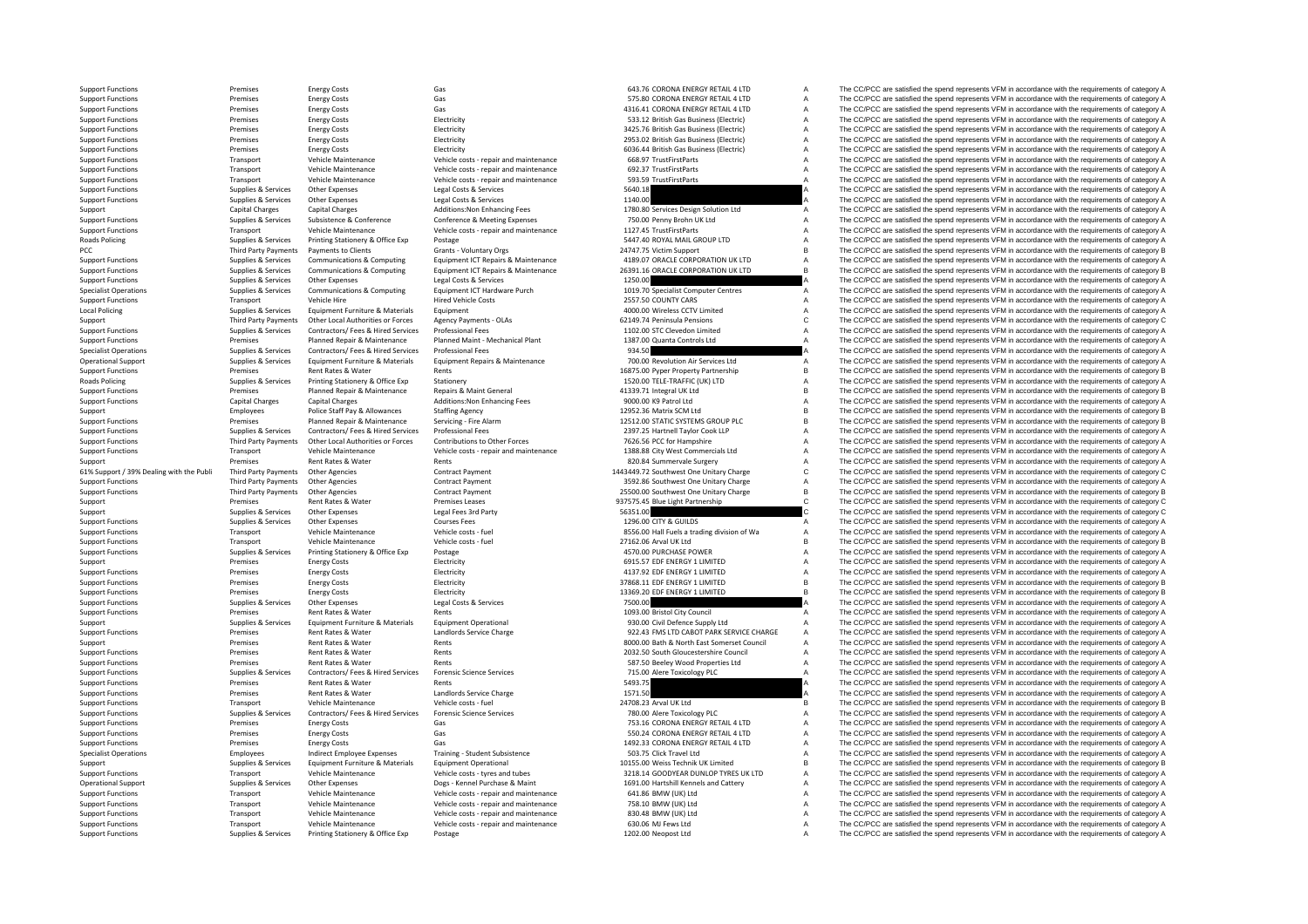Criminal JusticeCriminal JusticeCriminal JusticeRoads Policing Roads Policine **Roads Policing Roads Policing** 

Specialist Operations Supplies & Services Other Expenses Licences & Orders Licences & Orders 520.00 National Crime Agency A The CC/PCC are satisfied the spend represents VFM in accordance with the requirements of category

Support Functions Transport Vehicle Maintenance Vehicle costs - repair and maintenance 714.64 TrustFirstParts<br>Transport Vehicle Maintenance Vehicle Costs - tyres and tubes A The CC/PCC are satisfied the soend represents VF Support Functions Transport Vehicle Maintenance Vehicle costs – tyres and tubes 4007.06 GOODYEAR DUNLOP TYRES UK LTD A The CC/PCC are satisfied the spend represents VFM in accordance with the requirements of category A Sup Operational Support Supplies Supplies Category Other Expenses Vet Fees & Supplies 1538.00 B & W Equine Group Ltd A The CC/PCC are satisfied the spend represents VEM in accordance with the requirements of category A The CC/ Support Functions Premises Planned Repair & Maintenance Planned Maint - Roof repairs 2680.00 DRA Maintenance Ltd A The CC/PCC are satisfied the spend represents VFM in accordance with the requirements of category A Support Support Functions Catering Catering Catering Catering Catering Catering Catering Catering Catering Catering Catering Catering Catering Catering Catering Catering Catering Catering Catering Catering Catering Catering Catego Support Functions Supplies & Services Catering Catering Catering Catering Catering Catering Catering Catering Catering 766.95 Sodexo Limited A The CC/PCC are satisfied the spend represents VFM in accordance with the requir Support Functions of the contract of the contract of the contract of the contract of the contract of the contract of the contract of the contract of the contract of the contract of the contract of the contract of the contr The CC/PCC are satisfied the spend represents VFM in accordance with the requirements of category A Investigative Support Supplies & Supplies & Services Contractors/ Fees & Hired Services Forensic Science Services 4182.00 LGC Ltd A The CC/PCC are satisfied the spend represents VFM in accordance with the requirements of c Investigative Support Supplies & Services Contractors/ Fees & Hired Services Forensic Science Services 6330.00 ENVIRONMENTAL SCIENTIFICS GROUP LTD A The CC/PCC are satisfied the spend represents VFM in accordance with the requirements of category A Investigative Support Electrophenic Supplies & Supplies & Supplies & Supplies & Supplies & Supplies & Supplies & Supplies & Support Contractors/ Fees & Hired Services Forensic Science Services and the support Functions The Support Functions Supplies & Services Other Expenses Legal Costs & Services Legal Costs & Services Legal Costs & Services 3000.00 A The CC/PCC are satisfied the spend represents VFM in accordance with the requirements of c Investigative Support Supplies & Services Contractors/ Fees & Hired Services Forensic Science Services 664.00 ORCHID CELLMARK LTD A The CC/PCC are satisfied the spend represents VFM in accordance with the requirements of category A A The CC/PCC are satisfied the spend represents VFM in accordance with the requirements of category A Investigative Support Support Support Support Supportes Medical Fees Pathologists reports Pathologists reports 2535.00 Dr A J Leffery A The CC/PCC are satisfied the spend represents VFM in accordance with the requirements Supplies & Services Other Expenses Remand costs Remand costs 2400.00 Blue Light Partnership A The CC/PCC are satisfied the spend represents VFM in accordance with the requirements of category A Supplies & Services Other Expenses 2010. A Remand costs 2400.00 Blue Light Partnership A The CC/PCC are satisfied the spend represents VFM in accordance with the requirements of category A Arrangements Supplies Arrangements Supplies Arrangements of category A The CC/PCC are satisfied the spend represents VFM in accordance with the requirements of category A The CC/PCC are satisfied the spend represents VFM i Support Functions Premises Planned Repair & Maintenance Alterations to Buildings 961.00 Blue Light Partnership A The CC/PCC are satisfied the spend represents VFM in accordance with the requirements of category A Support F Support Functions Supplies & Services Equipment Furniture & Materials Equipment Companies Equipment 2310.00 Blue Light Partnership A The CC/PCC are satisfied the spend represents VFM in accordance with the requirements of Support Functions Premises Planned Repair & Maintenance Alterations to Buildings 650.00 Blue Light Partnership A The CC/PCC are satisfied the spend represents VFM in accordance with the requirements of category A Support Functions Premises Planned Repair & Maintenance Alterations to Buildings 961.00 Blue Light Partnership A The CC/PCC are satisfied the spend represents VFM in accordance with the requirements of category A Support Supplies & Services Other Expenses Payment of Claims - 3rd Party Payment of Claims - 3rd Party 9200.00 BCC for West Yorkshire A The CC/PCC are satisfied the spend represents VFM in accordance with the requirements Opplies & Services Contractors/ Fees & Hired Services Fees & Hired Services Fees & Hired Services Fees & Hired Support Support Support Support Support Support A The CC/PCC are satisfied the spend represents VFM in accordan Support Supplies & Services Catering Catering Catering Catering Catering Catering Catering Catering Catering S550.00 PEGASUS CATERING LTD A The CC/PCC are satisfied the spend represents VFM in accordance with the requireme Support Functions Supplies & Services Other Expenses Legal Costs & Services Legal Costs Corrections Category A The CC/PCC are satisfied the spend represents VFM in accordance with the requirements of category A Support Fun Support Functions Supplies & Services Other Expenses Legal Costs & Services Legal Costs & Services Legal Costs & Services and Costs & Services and Costs & Services and Costs and Costs and Costs and Costs and Costs and Cost Equipment Furniture & Materials Equipment<br>  $\frac{1}{2}$  Contains a Service of Dividence and the spending of the spending of the spending of the spend represents VFM in accordance with the requirements of category A<br>
The CC/PC Support Functions Premises Planned Repair & Maintenance Alterations to Buildings 960.00 DRA Maintenance Ltd A The CC/PCC are satisfied the spend represents VFM in accordance with the requirements of category A Degs-Food DR Operational Support Supplies & Services Other Expenses Dogs - Food Dogs - Food Support Dogs - Food Support Dogs - Food Support Support Support A The CC/PCC are satisfied the spend represents VFM in accordance with the requ Operational Support Support Support of the CC/PCC are satisfied the spend represents VFM in accordance with the requirements of category A Support Support Support Support Support of the Support of the Support of the Suppor Support Functions Premises Planned Repair & Maintenance Planned Maint - Fence or Boundaries 1110.00 DRA Maintenance Ltd A The CC/PCC are satisfied the spend represents VFM in accordance with the requirements of category A Support Functions Premises Unplanned Repair & Maintenance Vandalism ‐ Forced Entry 4127.40 Boing Rapid Secure Ltd A The CC/PCC are satisfied the spend represents VFM in accordance with the requirements of category A Support Premises Energy Costs Gas Gas Gas Support Base of the CC/PCC are satisfied the spend represents VFM in accordance with the requirements of category A Support Functions Premises Energy Costs Electricity Electricity Electricity Electricity 599.74 British Gas Business (Electricity A The CC/PCC are satisfied the spend represents VFM in accordance with the requirements of ca Specialist Operations Specialist Operations Police Overtime Police PC · Overtime 703.56 PCC for Gloucestershire A The CC/PCC are satisfied the spend represents VFM in accordance with the requirements of category A Support Functions Premises Premises Unplanned Repair & Maintenance Maint – Ext Works 1002.38 DRA Maintenance Ltd A The CC/PCC are satisfied the spend represents VFM in accordance with the requirements of category A Support Functions Premises Unplanned Repair & Maintenance Responsive Maint – Sanitary Services 1002.36 DRA Maintenance Ltd A The CC/PCC are satisfied the spend represents VFM in accordance with the requirements of category Premises Unplanned Repair & Maintenance Responsive Maint - Sanitary Services 687.64 DRA Maintenance Ltd A The CC/PCC are satisfied the spend represents VFM in accordance with the requirements of category A Supplies & Supplies & Supplies & Conference & Conference Conference Meeting Expenses and the company and the spend and the company and the company and the company and the company and the company and the company and the com Support Functions Supplies & Supplies & Services Contractors/ Fees & Hired Services Fees & Hired Services Fees & Hired Support Fees & Hired 2914.98 CYCLESCHEME LTD A The CC/PCC are satisfied the spend represents VFM in acc The CC/PCC are satisfied the spend represents VFM in accordance with the requirements of category A Support Functions Transport Vehicle Maintenance Vehicle costs - repair and maintenance 628.32 City West Commercials Ltd A The CC/PCC are satisfied the spend represents VFM in accordance with the requirements of category A Policing Supplies & Services Printing Stationery & Office Exp Stationery Stationery Stationery Stationery Stationery 1687.98 Pitney Bowes Ltd A The CC/PCC are satisfied the spend represents VFM in accordance with the requi Equipment Furniture & Materials Loose Furniture<br>
36000.00 North Somerset Council B The CC/PCC are satisfied the spend represents VFM in accordance with the requirements of category A<br>
36000.00 North Somerset Council B The Support Functions Third Party Payments Other Local Authorities or Forces Contributions to Other Forces 36000.00 North Somerset Council B The CC/PCC are satisfied the spend represents VFM in accordance with the requirements Operational Support Supplies & Services Other Expenses Courses Fees Courses Courses Courses Courses Courses Courses Courses Courses Courses Courses Courses Courses Courses Courses Fees 570.00 Stoney Cove Marine Trials Ltd A The CC/PCC are satisfied the spend represents VFM in accordance with the requirements of category A Supplies & Supplies & Supplies & Supplies Contractors/ Fees Hired Services Professional Fees Microsoft Professional Fees Microsoft Descriptions and the COPCC are satisfied the spend represents VFM in accordance with the re Planned Repair & Maintenance Security method of the maintenance Security 767.00 AVON ARMOUR LTD A The CC/PCC are satisfied the spend represents VFM in accordance with the requirements of category A fluid the spend represen Support Functions Premises Planned Repair & Maintenance Security 667.00 AVON ARMOUR LTD A The CC/PCC are satisfied the spend represents VFM in accordance with the requirements of category A Support Functions Premises Cleaning & Domestic Supplies Cleaning Charges Cleaning Charges 2599.40 Sodexo Limited A The CC/PCC are satisfied the spend represents VFM in accordance with the requirements of category A Support Support Functions Premises Cleaning & Domestic Supplies Cleaning Charges 19788.10 Sodexo Limited B The CC/PCC are satisfied the spend represents VFM in accordance with the requirements of category B Support Functions Premises Cleaning & Domestic Supplies Cleaning Charges Cleaning Charges 2310.05 Sodexo Limited A The CC/PCC are satisfied the spend represents VFM in accordance with the requirements of category A Support Support Functions Cleaning A Domestic Supplies Cleaning Charges 3307.00 Sodexo Limited A The CC/PCC are satisfied the spend represents VFM in accordance with the requirements of category A Support Premises Cleaning & Domestic Supplies Cleaning Charges A The CR7.96 Sodexo Limited A The CC/PCC are satisfied the spend represents VFM in accordance with the requirements of category A Support Premises Cleaning & Domestic Supplies Cleaning Charges Cleaning Charges Cleaning Charges Cleaning Charges 679.92 Sodexo Limited A The CC/PCC are satisfied the spend represents VFM in accordance with the requirement Support Functions Transport Vehicle Maintenance Vehicle Costs - repair and maintenance 1565.50 WBC Automotive Limited A The CC/PCC are satisfied the spend represents VFM in accordance with the requirements of category A Su Support The CC/PCC are satisfied the spend represents VFM in accordance with the requirements of category A<br>625.00 Bottomline Technologies Limited A The CC/PCC are satisfied the spend represents VFM in accordance with the Support Functions Supplies & Services Communications & Computing Equipment ICT Software communications Equipment ICT Software 625.00 Bottomline Technologies Limited The CC/PCC are satisfied the spend represents VFM in acco Operational Support Support Supplies & Services Equipment Furniture & Materials Equipment Cleaning & Materials<br>
Police Para Police Para Police Superintendent Basic Pay Allowances Police Superintendent Basic Pay Superintend Specialist Operations Police Pay & Allowances Police Superintendent - Basic Pay 6318.25 PCC for Wiltshire A The CC/PCC are satisfied the spend represents VFM in accordance with the requirements of category A The Cripcis in Specialist Operations Employees Police Pay & Allowances Police Superintendent - Nat. Insurance 781.39 PCC for Wiltshire A The CC/PCC are satisfied the spend represents VFM in accordance with the requirements of category A Specialist Operations Employees Police Pay & Allowances Police Superintendent - Police Pension 1611.15 PCC for Wiltshire A The CC/PCC are satisfied the spend represents VFM in accordance with the requirements of category A Support Support Other Expenses Payment of Claims - 3rd Party 800.00 and Decision Chains and Payment of Claims and Payment of Claims and Party and Party 1990.00 are satisfied the spend represents VFM in accordance with the Support Capital Charges Capital Charges ICT Equipment Purchase 65594.58 SOUTHWEST ONE ICT C The CC/PCC are satisfied the spend represents VFM in accordance with the requirements of category C Supplies & Services Other Expenses Courses Fees 600.00 TTC 2000 Limited A The CC/PCC are satisfied the spend represents VFM in accordance with the requirements of category A Support Employees Police Staff Pay & Allowances Staffing Agency 13582.60 Matrix SCM Ltd B The CC/PCC are satisfied the spend represents VFM in accordance with the requirements of category B Poplies & Services Equipment Furniture & Materials Equipment Equipment and the Supplies and the Supplies and the CC/PCC are satisfied the spend represents VFM in accordance with the requirements of category A Supplies A Th Supplies & Services Other Expenses Publicity & Promotions 1000.00 Admedia Ltd A The CC/PCC are satisfied the spend represents VFM in accordance with the requirements of category A Support Premises Planned Repair & Maintenance Planned Maint - Mechanical Plant 3126.00 Space Engineering Services Ltd A The CC/PCC are satisfied the spend represents VFM in accordance with the requirements of category A Su Support Functions Capital Charges Capital Charges Capital Charges ICT Equipment Purchase ICT Equipment Purchase S202.03 SOUTH WEST ONE LIMITED A The CC/PCC are satisfied the spend represents VFM in accordance with the requ Support Capital Charges Capital Charges Additions:Non Enhanc Cn&Wk B&I 52000.00 Space Engineering Services Ltd C The CC/PCC are satisfied the spend represents VFM in accordance with the requirements of category C Space Eng Specialist Operations Supplies Services Other Expenses Licences & Orders Suppliers Conders Conders and Crime Agency A The CC/PCC are satisfied the spend represents VFM in accordance with the requirements of category A The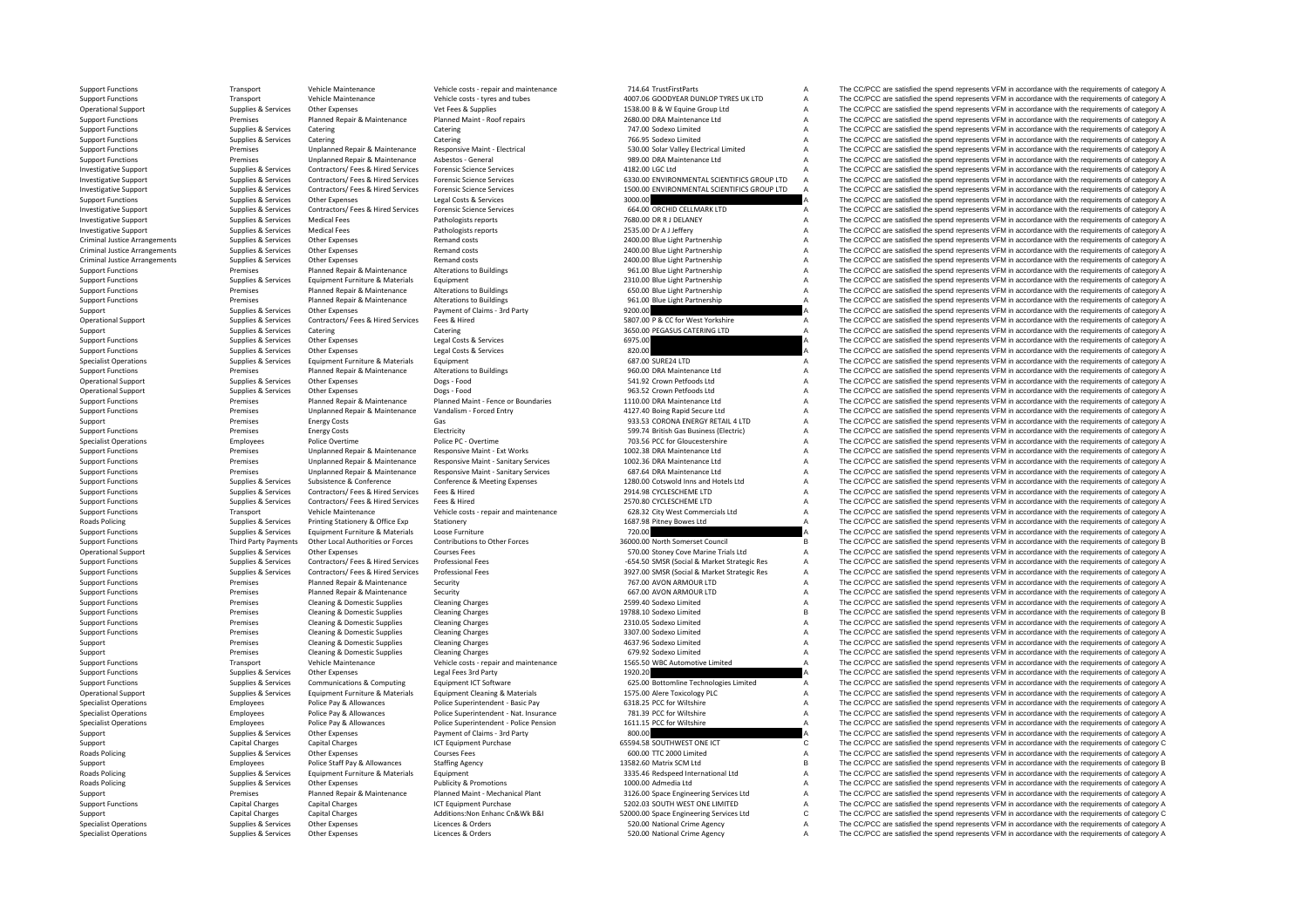**Local Policing Local Policing** Roads Policing **Roads Policing** 

Support Functions Capital Charges Capital Charges Construction & Conversion Works 73018.80 DRA Maintenance Ltd C The CC/PCC are satisfied the spend represents VFM in accordance with the requirements of category C<br>Support S Support Supplies & Services Equipment Furniture & Materials Equip Rental/Lease Admin 500.00 We Are Fest C.I.C C. A The CC/PCC are satisfied the spend represents VFM in accordance with the requirements of category A Support Support Supplies & Services Contractors/ Fees & Hired Services Professional Fees 625.00 ROBERTSON COOPER LTD A The CC/PCC are satisfied the spend represents VFM in accordance with the requirements of category A Support Functions Transport Vehicle Maintenance Vehicle Costs - fuel 30891.75 Arval UK Ltd 30891.75 Arval UK Ltd B The CC/PCC are satisfied the spend represents VFM in accordance with the requirements of category B Dealing Dealing with the Public Supplies & Supplies & Supplies & Services Communications & Computing Airwave Airwave 96008.50 AIRWAVE SOLUTIONS LTD C The CC/PCC are satisfied the spend represents VFM in accordance with the require Premises Rent Rates & Water Rents Rents Rents Attachment According to the CC/PCC are satisfied the spend represents VFM in accordance with the requirements of category B and the spend represents VFM in accordance with the Specialist Operations Employees Police Pay & Allowances Police Pay 2945.50 Police Pay 2945.50 PCC for Gloucestershire A The CC/PCC are satisfied the spend represents VFM in accordance with the requirements of category A Th Specialist Operations Employees Police Pay & Allowances Police PC ‐ Police Pension 799.55 PCC for Gloucestershire A The CC/PCC are satisfied the spend represents VFM in accordance with the requirements of category A Support Third Party Payments Other Local Authorities or Forces Contributions to Other Forces 500.00 PCC for Wiltshire A The CC/PCC are satisfied the spend represents VFM in accordance with the requirements of category A Th Support Third Party Payments Other Incal Authorities or Forces Contributions to Other Forces 70806.36 PCC for Wiltshire C The CC/PCC are satisfied the spend represents VFM in accordance with the requirements of category C Support Functions Capital Charges Capital Charges Capital Charges Other Plant & Cultument 1471.00 T H White Ltd A The CC/PCC are satisfied the spend represents VFM in accordance with the requirements of category A Specialist Operations Employees Police Pay & Allowances Police Inspector - Basic Pay ASIC 100 2012 106.38 PCC for Devon & Cornwall A The CC/PCC are satisfied the spend represents VFM in accordance with the requirements of Specialist Operations The COPCC are satisfied the spect of the control of the control of the control of the control of the control of the control of the control of the control of the control of the control of the control o Employees Police Pay & Allowances Police Inspector - Police Pension 1054.51 PCC for Devon & Cornwall A The CC/PCC are satisfied the spend represents VFM in accordance with the requirements of category A Support Functions Supplies & Services Communications & Computing Foultment ICT Software 850.00 Aligned Assets Ltd A The CC/PCC are satisfied the spend represents VFM in accordance with the requirements of category A Support Functions Supplies & Services Communications & Computing Equipment ICT Software 1499.00 Aligned Assets Ltd A The CC/PCC are satisfied the spend represents VFM in accordance with the requirements of category A Support Functions Supplies & Services Communications & Computing Equipment ICT Software 1499.50 Aligned Assets Ltd A The CC/PCC are satisfied the spend represents VFM in accordance with the requirements of category A Support Functions Supplies & Services Communications & Computing Equipment ICT Software 2499.00 Aligned Assets Ltd A The CC/PCC are satisfied the spend represents VFM in accordance with the requirements of category A Suppo Support Functions Supplies & Services Communications & Computing Equipment ICT Software 2499.50 Aligned Assets Ltd A The CC/PCC are satisfied the spend represents VFM in accordance with the requirements of category A Support Functions Supplies & Services Communications & Computing Equipment ICT Software 499.00 Aligned Assets Ltd A The CC/PCC are satisfied the spend represents VFM in accordance with the requirements of category A Invest Investigative Support Supplies & Supplies & Services Equipment Furniture & Materials Equipment Equipment Furniture and A Support Support Support Support A The CC/PCC are satisfied the spend represents VFM in accordance wit Support Functions Supplies & Services Communications & Computing Equipment ICT Support Equipment ICT 818.68 SOUTH WEST ONE LIMITED A The CC/PCC are satisfied the spend represents VFM in accordance with the requirements of Support Supplies & Services Printing Stationery & Office Exp Reprographics Reprographics 14512.00 SOUTH WEST ONE LIMITED B The CC/PCC are satisfied the spend represents VFM in accordance with the requirements of category B Support Functions Supplies & Services Communications & Computing Equipment ICT Repairs & Maintenance 787.50 Axess International Ltd A The CC/PCC are satisfied the spend represents VFM in accordance with the requirements of category A Support Capital Charges Capital Charges Additions:Non Enhanc Cn&Wk B&I 13382.70 Granwood Flooring Ltd B The CC/PCC are satisfied the spend represents VFM in accordance with the requirements of category B Support Functions Premises Energy Costs Energy Costs Electricity Electricity Electricity Electricity Electricity Electricity and the spend are satisfied the spend represents VFM in accordance with the requirements of categ Investigative Support Supplies & Services Contractors/ Fees & Hired Services Forensic Science Services 5018.00 ArroGen Forensics Ltd A The CC/PCC are satisfied the spend represents VFM in accordance with the requirements of category A 337571.00 Accounting Officer Home Office CCCC C The CC/PCC are satisfied the spend represents VFM in accordance with the requirements of category C<br>11633.00 Accounting Officer Home Office Results Results and COPCC are sati Support Functions Supplies & Services Communications & Computing Equipment ICT Repairs & Maintenance 11623.00 Accounting Office The CC/PCC are satisfied the spend represents VFM in accordance with the requirements of categ Support Functions Supplies & Services Communications & Computing Equipment ICT Repairs & Maintenance 16227.00 Accounting Officer Home Office B The CC/PCC are satisfied the spend represents VFM in accordance with the requir Support Functions Supplies & Services Communications & Computing Equipment ICT Repairs & Maintenance 19221.00 Accounting Officer Home Office B The CC/PCC are satisfied the spend represents VFM in accordance with the requir 25595.00 Accounting Officer Home Office B<br>25804.00 Accounting Officer Home Office B<br>25804.00 Accounting Officer Home Office B<br>25804.00 Accounting Officer Home Office B<br>35804.00 Accounting Officer Home Office B<br>35804.00 Acc Support Functions Supplies & Services Communications & Computing Equipment ICT Repairs & Maintenance 25804.00 Accounting Office The CC/PCC are satisfied the spend represents VFM in accordance with the requirements of categ Equipment ICT Repairs & Maintenance 30379.00 Accounting Officer Home Office 30379.00 Accounting Officer Home Office B The CC/PCC are satisfied the spend represents VFM in accordance with the requirements of category B Support Functions Supplies & Services Communications & Computing Equipment ICT Repairs & Maintenance 33550.00 Accounting Office The CC/PCC are satisfied the spend represents VFM in accordance with the requirements of categ Supplies & Services Communications & Computing Equipment ICT Repairs & Maintenance 76507.00 Accounting Officer Home Office COMPCC are satisfied the spend represents VFM in accordance with the requirements of category C<br>Sup Support Eunctions Curations Curations Communications & Communications & Communications & Communications & Communications & Communications & Communications & Communications & Communications Communications Communications Com Support Functions Supplies & Services Communications & Computing Equipment ICT Repairs & Maintenance 19836.00 Accounting Officer Home Office CC/PCC are satisfied the spend represents VFM in accordance with the requirements Support Functions Supporters Supporters Communications & Computing Equipment ICT Repairs & Maintenance 146077.00 Accounting Officer Home Office CC/PCC are satisfied the spend represents VFM in accordance with the requireme Supplier & Services Communications & Compution Communications Communications Communications Communications Communications Equipment ICT Repairs & Maintenance 418545.00 Accounting Officer Home Officer Home Officer C. The CC Supplies & Services Communications & Computing Equipment ICT Repairs & Maintenance 574467.00 Accounting Office office CC/PCC are satisfied the spend represents VFM in accordance with the requirements of category C<br>Premises Support Functions Premises Rent Rates & Water Rents 3750.00 Bargain Parking Ltd A The CC/PCC are satisfied the spend represents VFM in accordance with the requirements of category A Supplies & Supplies & Subsistence & Conference Accommodation 1531.25 Click Travel Ltd A The CC/PCC are satisfied the spend represents VFM in accordance with the requirements of category A Support Functions Premises Planned Repair & Maintenance CCTV 2881.59 Sovereign Fire & Security Ltd A The CC/PCC are satisfied the spend represents VFM in accordance with the requirements of category A Support Fire Alam in Support Functions Premises Planned Repair Functions Premises Planned Repair & Maintenance Fire COVICC are satisfied the spend represents VFM in accordance with the requirements of category A The CC/PCC are satisfied the sp Third Party Payments Payments to Clients of category B Grants - Voluntary Orgs 16260.75 SOMERSET COUNTY COUNCIL B The CC/PCC are satisfied the spend represents VFM in accordance with the requirements of category B<br>Supplies Support Functions Supplies & Services Equipment Furniture & Materials Equipment Equipment Companications and Equipment and Support Functions and the CC/PCC are satisfied the spend represents VFM in accordance with the requ C The CC/PCC are satisfied the spend represents VFM in accordance with the requirements of category C Specialist Operations Supplies & Services Equipment Furniture & Materials Equipment Equipment Criterals Equipment Criterations Supplies A The CC/PCC are satisfied the spend represents VFM in accordance with the requirement Equipment ICT Repairs & Maintenance 3200.00 Weldon Communications Ltd A The CC/PCC are satisfied the spend represents VFM in accordance with the requirements of category A<br>Equipment ICT Repairs & Maintenance 3450.00 Weldon Supplies & Services Communications & Computing Equipment ICT Repairs & Maintenance 3450.00 Weldon Communications Ltd A The CC/PCC are satisfied the spend represents VFM in accordance with the requirements of category A Operational Support Supplies & Services Clothing Uniforms & Laundry Clothing & Uniforms - non-stock 944.00 SBI Tac Pro Ltd A The CC/PCC are satisfied the spend represents VFM in accordance with the requirements of category Operational Support Support Supporter Supporters Supporters and Cotting Mind Cotting & Uniforms - non-stock 1300.00 SBI Tac Pro Ltd A The CC/PCC are satisfied the spend represents VFM in accordance with the requirements of Specialist Operations Transport Vehicle Maintenance Vehicle costs – fuel Tues of Vehicle Costs – fuel 7181.97 a The CC/PCC are satisfied the spend represents VFM in accordance with the requirements of category A The CC/PCC Poplies & Services Subsistence & Conference & Meeting Expenses 803.00 Sodexo Limited A The CC/PCC are satisfied the spend represents VFM in accordance with the requirements of category A Supplies & Services 900 Sodexo Limi Investigations Supplies & Services Other Expenses Courses Fees Courses Fees 1057.00 National Crime Agency A The CC/PCC are satisfied the spend represents VFM in accordance with the requirements of category A Investigations Supplies Aservices Other Expenses Courses Fees Courses Courses Courses Fees 2374.00 National Crime Agency A The CC/PCC are satisfied the spend represents VFM in accordance with the requirements of category A Investigations Supplies & Subscriptions Subscriptions Subscriptions Subscriptions Subscriptions Subscriptions Subscriptions Subscriptions Subscriptions Subscriptions Subscriptions Subscriptions Subscriptions Subscriptions A The CC/PCC are satisfied the spend represents VFM in accordance with the requirements of category A Specialist Operations Specialist Operations Premises Premises Rent Rates & Water Hire of Accommodation Hire of Accommodation and a CO/PCC are satisfied the spend represents VFM in accordance with the requirements of catego Specialist Operations Supplies & Supplies & Services Contractors/ Fees & Hired Services Fees & Hired Services Fees & Hired Services Fees & Hired Services Supplies A The CC/PCC are satisfied the spend represents VFM in acco The CC/PCC are satisfied the spend represents VFM in accordance with the requirements of category A Support Functions Supplies & Services Communications & Computing Equipment ICT Consumables Support FUNCT A The CC/PCC are satisfied the spend represents VFM in accordance with the requirements of category A Investigations Investigations Supplies & Supplies & Services Medical Fees Rehabilitation 1056.60 3M United Kingdom PLC A The CC/PCC are satisfied the spend represents VFM in accordance with the requirements of category A Investigative Su The CC/PCC are satisfied the spend represents VFM in accordance with the requirements of category A Example the control of the control of the control of the control of the control of the control of the control of the control of the control of the control of the control of the control of the control of the control of the Support Functions Supplies & Services Contractors/ Fees & Hired Services Fees & Hired Bervices Fees & Hired 833.33 CYCLESCHEME LTD A The CC/PCC are satisfied the spend represents VFM in accordance with the requirements of Operational Support Suppolles & Services Equipment Furniture & Materials Equipment Operational Support 1038.00 Devon Garden Matchinery A The CC/PCC are satisfied the spend represents VFM in accordance with the requirements Support Functions Premises Planned Repair & Maintenance Lifts The COLO Stannah Lifts 760.00 Stannah Lifts Service Ltd A The CC/PCC are satisfied the spend represents VFM in accordance with the requirements of category A Support Capital Charges Capital Charges Vehicles Purchase Vehicles Purchase 12342.50 BMW (UK) Ltd B The CC/PCC are satisfied the spend represents VFM in accordance with the requirements of category B Investigations Supplies & Supplies & Services Other Expenses Courses Fees Courses Fees 1050.00 Kent Police & Crime Commissioner A The CC/PCC are satisfied the spend represents VFM in accordance with the requirements of cat Support Functions Premises Energy Costs Electricity Electricity Electricity 1237.58 British Gas Business (Electricity A The CC/PCC are satisfied the spend represents VFM in accordance with the requirements of category A Premises Unplanned Repair & Maintenance Responsive Maint - Electrical S63.81 Cablecom Networking Ltd A The CC/PCC are satisfied the spend represents VFM in accordance with the requirements of category A Support of the Sect Support Functions Support Support Communications & Computing Faultoment ICT 16333.33 SOUTHWEST ONE ICT R The CC/PCC are satisfied the spend represents VFM in accordance with the requirements of category B Specialist Operations Premises Rent Rates & Water Rents Rents Rents Rents Premises Rent Rates Avater Rents Rents Rents Rents A The CC/PCC are satisfied the spend represents VFM in accordance with the requirements of catego